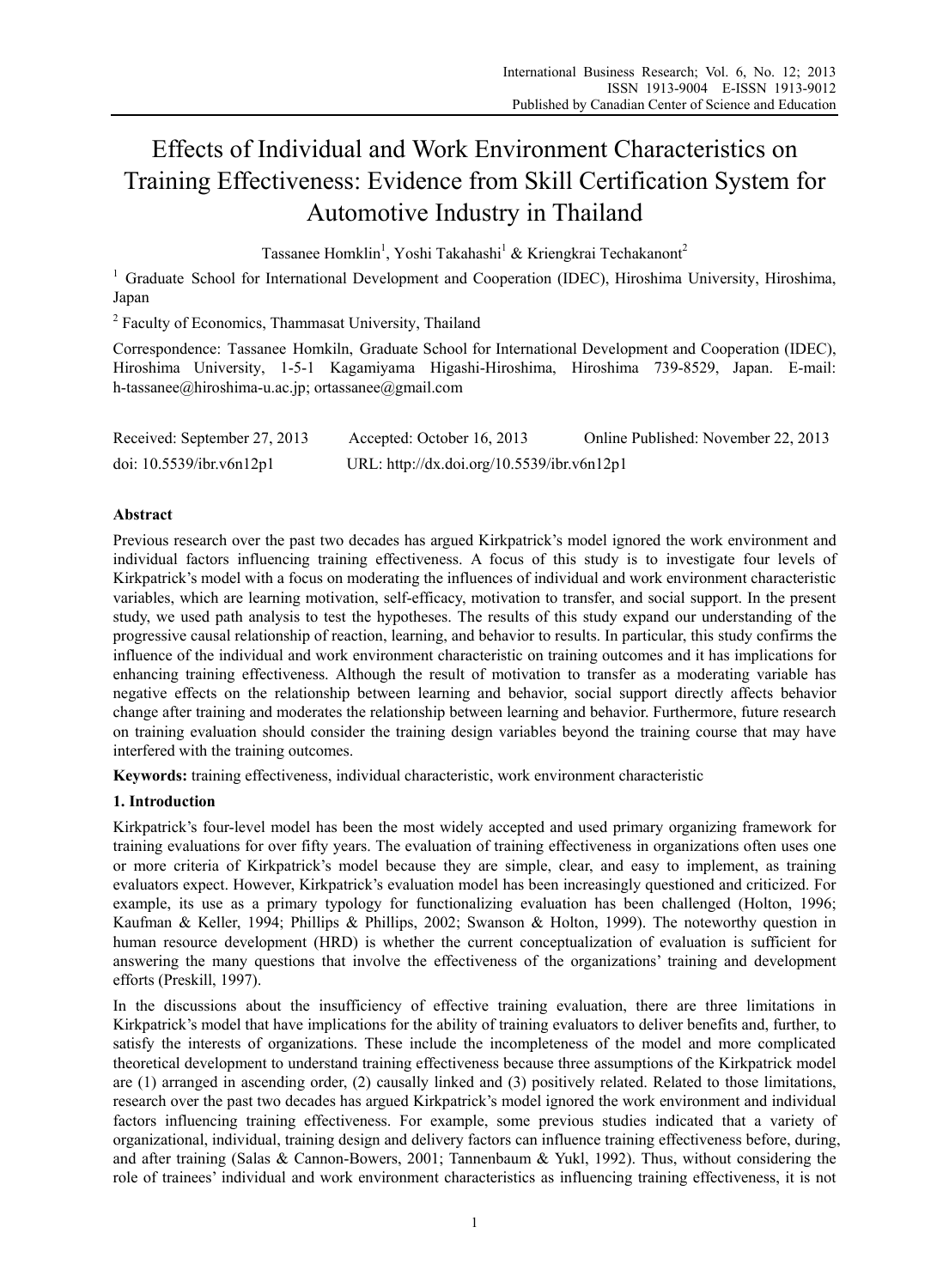possible to fully understand why training is effective or not. Kirkpatrick's model doesn't explicitly incorporate these factors and, in effect, assumes the examination based on the model is not sufficient for appropriate training evaluation.

In particular, the previous studies examined multiple individual and work environment characteristic variables, such as learning motivation, self-efficacy, motivation to transfer, and social support. They have been analyzed as the determinants of learning and behavior (Cannon-Bowers et al., 1995; Chiaburu & Marinova, 2005; Colquitt, LePine & Noe, 2000; Gist, 1987; Hawley & Barnard, 2005; Holton, 1996; Kanfer & Ackerman, 1989; Lim & Morris, 2006; Nijman et al., 2006; Noe, 1986; Russ-Eft, 2002), independently from reaction-learning and learning-behavior relationships. However, although individual and work environment characteristics including learning motivation, self-efficacy, motivation to transfer, and social support have been demonstrated to have a relationship to training outcomes, few previous studies appear to have examined the combined effects of these four variables as a moderating influence on the relationships of reaction, learning, and behavior.

Based on the arguments above, the main purpose of this study is to investigate four levels of Kirkpatrick's model with a focus on the moderating influences of individual and work environment characteristic variables, which are learning motivation, self-efficacy, motivation to transfer, and social support. All the relationships identified in this study have been proven in the previous studies, though not in a comprehensive manner. To achieve the research purpose, this study focuses on two research questions: Are there progressive causal relationships among training outcomes (reaction, learning, behavior, and results)? Also, how do individual and work environment characteristic variables, including learning motivation, self-efficacy, motivation to transfer, and social support, moderate the relationship between training and its outcomes?

## **2. Literature Review**

# *2.1 Training Effectiveness: Kirkpatrick's Model*

Training effectiveness refers to the extent to which the training objectives or training's goal are achieved. The Kirkpatrick four-level evaluation model has been supported as the primary conceptual framework for evaluating training for several decades. In particular, many researches on training evaluation were often using the typology of four levels to investigate the effectiveness of training. Level 1, reaction, is trainees' feelings about or liking the training program. Level 2 is learning that has taken place during training. Alliger and Janak (1989), defined learning as the "principles, facts, and techniques understood and absorbed by the trainees". This level of evaluation allows trainees to demonstrate their understanding of specific knowledge, skills, and attitude (KSAs) within the learning program. Level 3, behavior change or transfer, refers to the knowledge and skills transferred to the job by trainees. This level attempts to determine whether trainees (who can apply the acquired specific knowledge and/or skills) use their new knowledge and/or skills when returning to the work environment. Behavior change can occur only when one or more of the learning objectives have been performed (Kirkpatrick, 1994). Level 4, results, refers to the final results that occurred because the trainees attended the training program (Kirkpatrick, 1994). These could include the attainment of organizational goals and objectives, such as a reduction in absenteeism and personnel turnover, productivity gains, and cost reductions.

Previous research on training evaluation found that reaction to training may indeed play an important role in understanding training effectiveness. A number of studies have examined the relationships between reactions and learning. Particular facets or dimensions of trainee reactions appear to hold more promise, such that Alliger et al. (1997) distinguish between affective and utility judgments of reactions. The results found that utility judgments have had significant relationships to immediate learning and a combined scale of affective and utility judgment shows a significant relationship to immediate learning. However, most of the studies on training effectiveness hypothesized that the reaction is positively related to learning (Kirkpatrick, 1996; Leach & Liu, 2003; Mathieu, Tannenbaum & Salas, 1992; Tan et al., 2003; Warr, Allan & Birdi, 1999). This study tests the relationship between reaction and learning variables as measures for evaluating training effectiveness. Thus, in this study we hypothesize that:

Hypothesis 1: Trainee reaction will be positively related to learning.

Liebermann and Hoffmann (2008) found that learning had a direct impact on transfer. According to Expectancy Theory (Vroom, 1964), if learners' individual motives are believed to lead to strengthened performance, they will be more motivated. Therefore more successful learners feel that they can work better through utilizing acquired knowledge on their jobs. In one of Kirkpatrick's more recent publications he argued that, "If training is going to be effective, it is important that trainees react favorably and without learning, no change in behavior will occur" (Kirkpatrick, 1994). Furthermore, Maister (2008) indicated that when more knowledge is learned from training more behavioral change can be found in workplaces.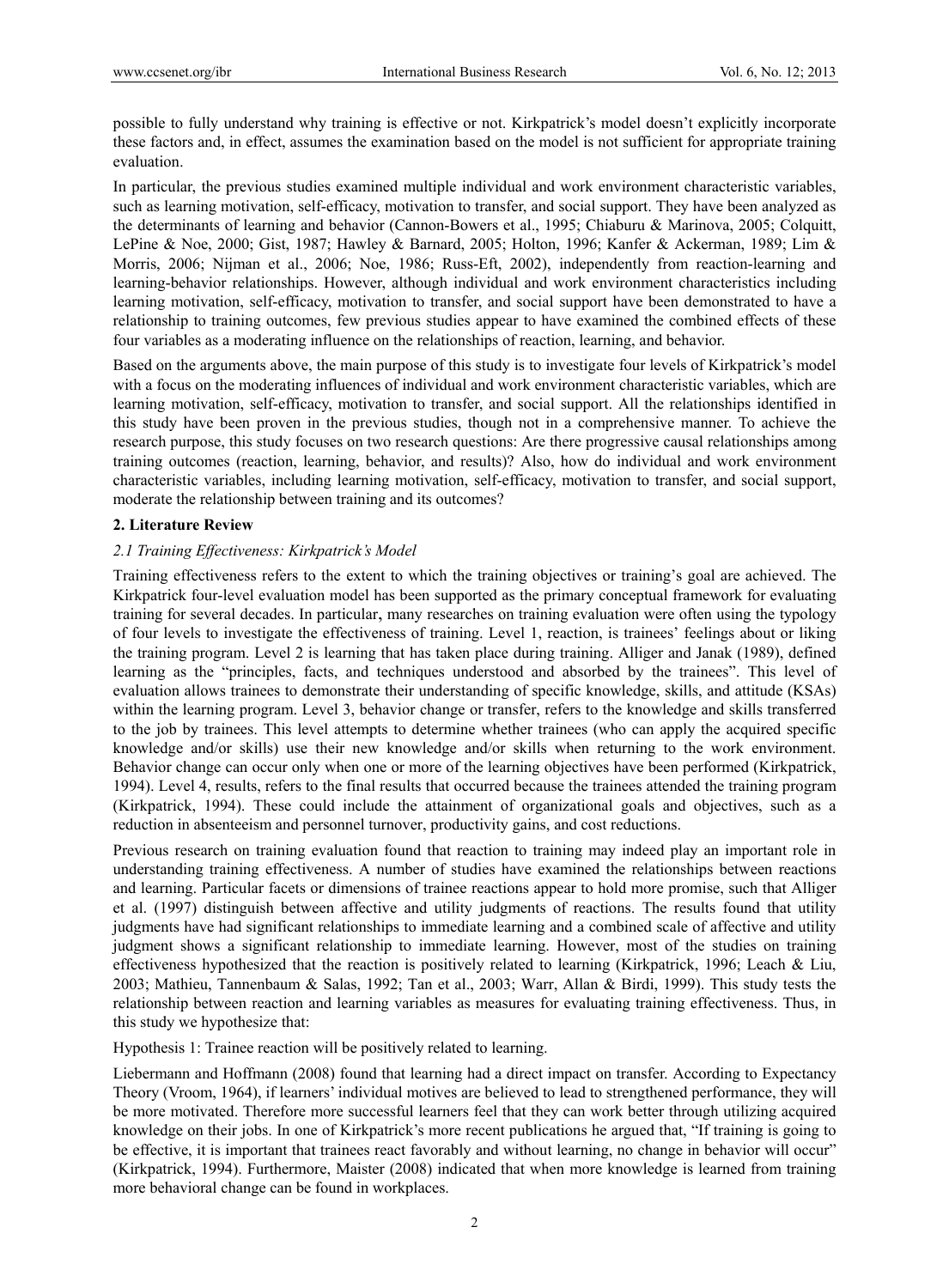In addition to learning from training, trainees must retain KSAs instilled during the training program to facilitate the transfer process. Baldwin and Ford (1988) argue that learning retention outcomes are directly associated with the generalization and maintenance of training effects on the job. They argue that in order for training skills to be transferred, they first must be learned and retained. Velada et al. (2007) also found that when trainees retain training content, they are more likely to perceive that they have transferred the training to the work context. Based on the literature review above, we hypothesize that:

Hypothesis 2: Learning from training has a positive relationship with behavior.

Fewer previous studies have investigated the relationship between behavior and results compared with those studies on the relationship between reaction and learning and the relationship between learning and behavior. The first reason is there can be a long delay between the improvement in job behavior and desired organizational results. The second reason is there are more variables, both inside and outside the organization, which can influence this relationship (Clement, 1982). The final reason is greater difficulty in evaluating training at the higher levels of Kirkpatrick's model. However, considering Kirkpatrick's original idea that there are causal relationships through all four levels, including between behavior and results, in this study we hypothesize that:

Hypothesis 3: Behavior will be positively related to results.

# *2.2 Factors Influencing Training Effectiveness*

Training effectiveness is aimed at developing and understanding the process of training with respect to the achievement of training's goal or set of goals. In particular, the emphasis of effectiveness is that what is learned in training is ultimately applied on the job (Bates & Coyne, 2005). Furthermore, effectiveness is concerned more with the inputs into training, including individual characteristic variables (for example, learning motivation, self-efficacy, motivation to transfer) and work environment characteristics such as social support.

## 2.2.1 Individual Characteristics

The effects of individual characteristics have been studied over the past two decades and integrated in training effectiveness models (Campbell, 1988).The empirical literatures in the field of industrial and organizational psychology have shown the interest in how individual traits influence training proficiency (e.g., Chuang, Liao & Tai, 2005; Colquitt, LePine & Noe, 2000). In particular, individual characteristics, such as self-efficacy, learning motivation, trainability, job attitudes, personal characteristics, and transfer of training conditions for learning, have been found to have an impact on training outcomes. However, other factors have been examined as well. For this study, learning motivation, self-efficacy, and motivation to transfer are the focuses because all of these factors affect training outcomes and no previous studies have combined all of them in training effectiveness models.

## 2.2.1.1 Learning Motivation

It is recognized that trainees cannot reap knowledge from training without having learning motivation. Learning motivation or motivation to learn refers to the desire of the trainee to learn the contents of the training program (Noe, 1986). In the Cannon-Bowers model of training effectiveness, motivation to learn is hypothesized to be positively related to knowledge acquisition. Thus learning motivation is important for acquiring fundamental levels of knowledge. Many previous studies have investigated the relationship between learning motivation and learning. For instance, one study found that learning motivation is related to learning and program completion (Ryman & Biesner, 1975). Colquitt et al. (2000) came to the conclusion that trainee learning motivation was significantly related to both declarative knowledge and skill acquisition. Furthermore, researchers have also confirmed motivation to learn has a positive effect on learning outcomes (e.g., Mathieu et al., 1992; Randel, Main, Seymour & Morris, 1992; Traci et al., 2009; Zazanis, Zaccaro & Kilcullen, 2001). Therefore, we hypothesize that:

Hypothesis 4: Learning motivation will be positively related to learning.

Few of the previous studies have shown that learning motivation has a moderating effect on the relationship between reactions and learning. Mathieu, Tannenbaum, and Salas (1992) found that reactions were important for training effectiveness, but not in and of themselves. The best results were observed when trainees were both motivated to do well and reacted positively to the program. If trainees were not motivated at the start, or if attention was directed solely at making training enjoyable at the expense of developing skills, less than optimal results were obtained. Furthermore, Quinones et al. (1995) also found that when employees received the assignment from the organization to attend training because of their poor performance, they were less motivated and learned less when they felt it was unfair. Thus, learning motivation signals greater learning for trainees who react positively to a program than for those who react less positively. However, the studies on learning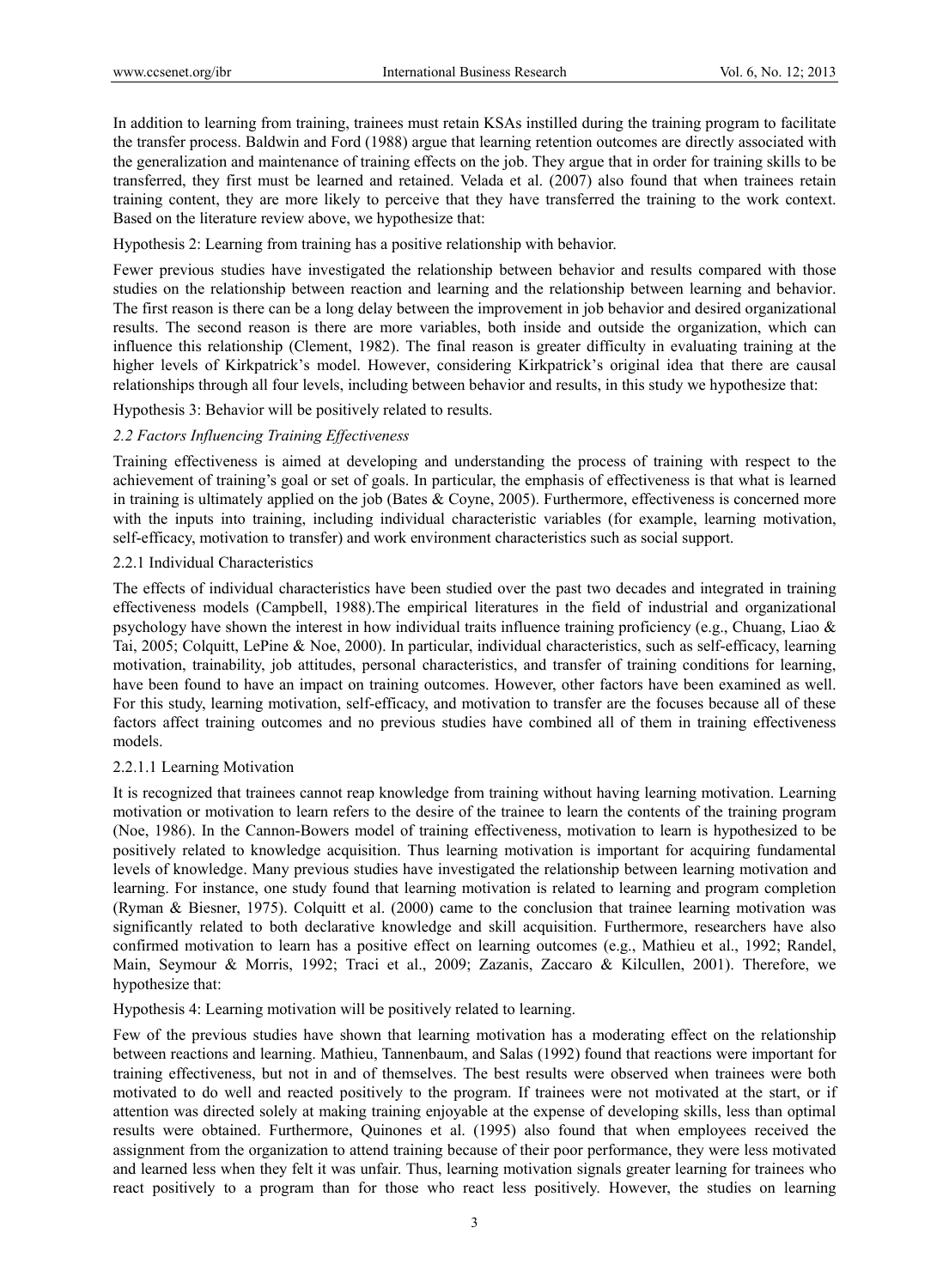motivation lack a consistent framework incorporating a moderating effect on the relationship between reaction and learning. Logically, we assume that learning motivation will more strongly affect learning if trainees react positively to the program. Learning motivation will still positively affect learning among trainees who reacted negatively to the program, but to a lesser degree. Therefore, we hypothesize that:

Hypothesis 5: Learning motivation will moderate the relationship between reaction and learning.

# 2.2.1.2 Self-Efficacy

Self-efficacy emanates from social learning theory and is defined as one's judgment of his (her) capability to successfully perform target behaviors (Bandura, 1986). In a review of training effectiveness studies, self-efficacy is one of the main determinants of proximal training outcomes (Haccoun & Saks, 1998) and it has been shown to positively correlate with learning and behavior (e.g., Axtell, Maitlis & Yearta, 1997; Cheng, 2000; Chuang, Liao & Tai, 2005; Gist et al., 1991; Guerrero & Sire, 2001; Martocchio & Webster, 1992; Quinones, 1995). Additionally, several meta-analyses confirmed the relationship between self-efficacy and outcomes pertaining to performance (Stajkovic & Luthans, 1998). More specifically, many researches in the training literature have supported that self-efficacy has been positively related with learning from training (e.g., Colquitt, LePine & Noe, 2000; Gist, Schwoerer & Rosen, 1989; Gist, Stevens & Bavetta, 1991; Martocchio, 1994; Simmering & Posey, 2009). Therefore, we hypothesize that:

Hypothesis 6: Self-efficacy will be positively related to learning.

However, there have been a few studies that have illustrated the role of trainees' self-efficacy in mediating or moderating the relationships between work-related behavior and its antecedents (for example, Gist, 1987; Gist & Mitchell, 1992; Gist et al., 1991; Saks, 1995). Two previous studies found that self-efficacy was a moderating variable for the effect of the training method on training outcomes, including learning. Gist et al. (1989) found that participants with low self-efficacy had greater confidence in their ability to master the software training in the modeling compared with the tutorial conditions. Furthermore, Gist et al. (1991) concluded that post training interventions following basic training in negotiation skills, such as goal-setting or self-management, are positively related to salary performance when participants have low self-efficacy. These studies suggest that the effectiveness of training may depend on the strength of trainees' self-efficacy. These findings did not cover self-efficacy's moderating effect, specifically on the relationship between the reaction to training and consequent training outcomes including learning. However, it is expected that trainees with positive reactions are more likely to be affected in their learning performance by their self-efficacy level. Therefore, our focus here is on self-efficacy as an important moderator variable in the relationship between reactions and learning. We propose the hypothesis that:

Hypothesis 7: Self-efficacy will moderate the relationship between reactions and learning.

2.2.1.3 Motivation to Transfer

In general, motivation is defined as variability in behavior which is not attributable to stable individual traits or strong situational coercion (Quinones, 1995). In a training program, motivation can influence the willingness of a trainee to participate in the training and also affect whether or not a trainee utilizes his (her) learning on the job (Baldwin & Ford, 1988). With regard to training effectiveness, motivation to transfer is the learner's intended efforts to utilize knowledge and skills learned in training setting in a real world work situation (Noe, 1986). In previous empirical studies, such as those by Axtell, Maitlis, and Yearta (1997) and Noe (1986), motivation to transfer is described as the trainee's desire to use the knowledge and skills that have been learned in a training program on the job. Research on the effects of motivation to transfer on actual transfer is limited, but a study by Axtell et al. (1997) found motivation to transfer was a significant predictor of positive transfer that trainees felt they had achieved after participation in the training. Therefore, it is evident that motivation to transfer plays an important role in improving work behavior and training effectiveness. Therefore, we hypothesize that:

Hypothesis 8: Motivation to transfer will be positively related to behavior.

Learning and motivation are both essential for training transfer (Gegenfurtner et al., 2009). Without learning, nothing can be transferred from training to the workplace. Without motivation, nothing will be transferred from learning to the workplace. However, the studies on motivation to transfer lack a consistent framework for understanding the moderator variable affecting the transfer process. According to Expectancy Theory (Vroom, 1964), if learners' individual motives are believed to lead to strengthened performance, they will be more motivated. The focus in past research remains unclear in terms of motivation to transfer's moderating effect, specifically the relationship between learning and behavior change and training. Logically, behavior change will be likely to occur among trainees who succeed in learning from training and desire to apply new KSAs to the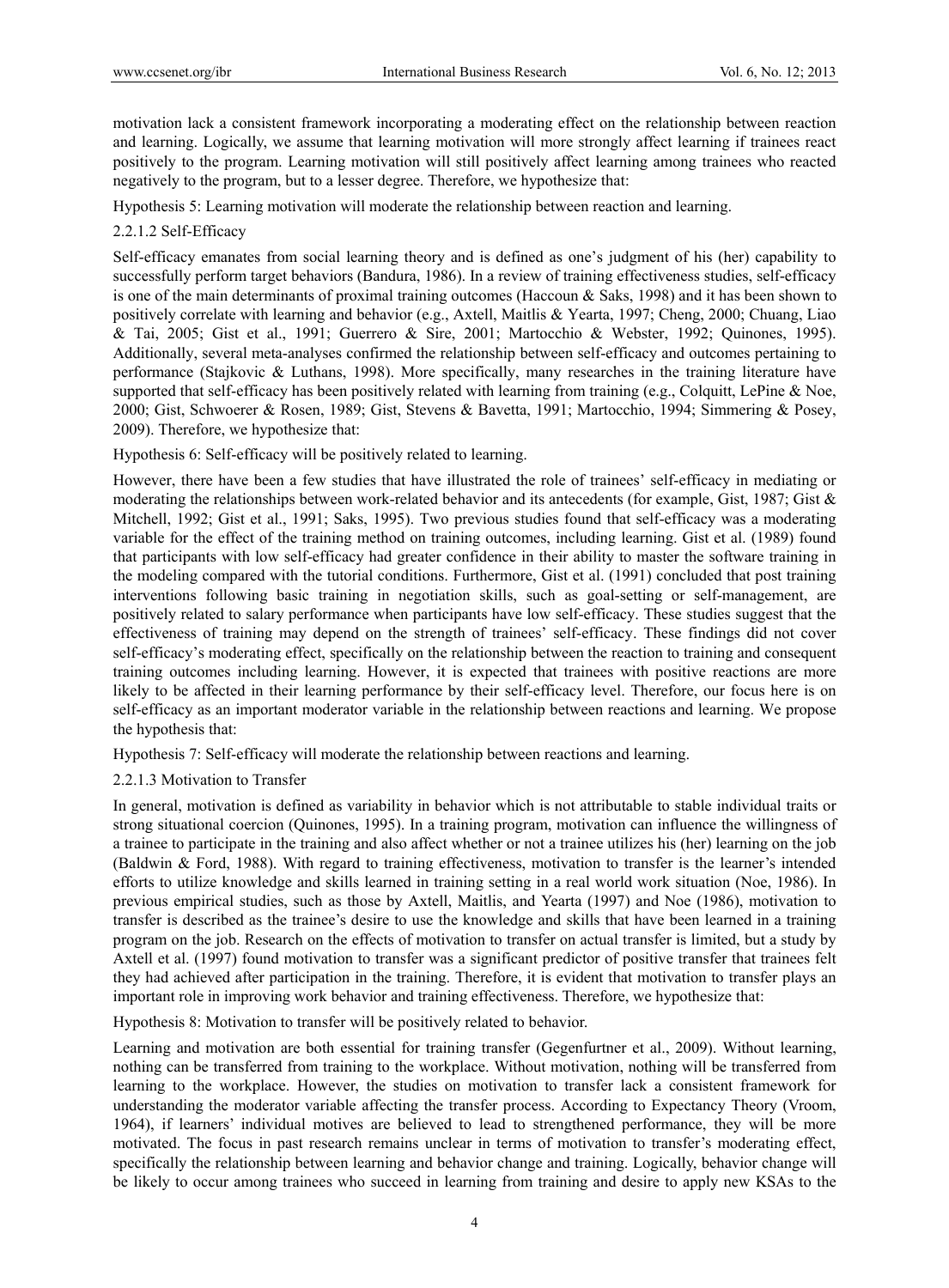workplace. Trainees are likely to be motivated to transfer new knowledge and skills to the job when they feel confident about using new knowledge and skills. The result is that trainees perceive that by using the new KSAs, the new knowledge and skills emphasized in the training will help them to solve work problems. Therefore, we hypothesize that:

Hypothesis 9: Motivation to transfer will moderate the relationship between learning and behavior.

# 2.2.2 Work Environment Characteristic

During the past thirty years, many researchers have tried to provide an answer to the question of which factors influence the transfer process (e.g., Baldwin & Ford, 1988; Cheng & Ho, 2001; Holton et al., 2000; Colquitt et al., 2000; Cheng & Hampson, 2008). Work environment characteristics have often been referred to as the transfer climate or factors perceived by trainees to encourage or discourage their use of KSAs learned in training and in the workplace (Cromwell & Kolb, 2004). Clarke (2002) indicated that social support is the most important factor in the transfer climate, which influences the use of training in the workplace.

Social support has been conceptualized in many ways. One focus in the previous studies was on the type of support providers, such as supervisors or peer support. However, there are still gaps in the empirical studies, in particular concerning organizational support. The previous studies confirmed that support from supervisors and peers is the work environment variable that has the most powerful effect on the transfer process (e.g., Awoniyi et al., 2002; Baldwin & Ford, 1988; Bates et al., 2000; Clarke, 2002; Cohen, 1990; Cromwell & Kolb, 2004; Elangovan & Karakowsky, 1999; Gregoire, Propp & Poertner, 1998; Gumuseli & Ergin, 2002; Holton et al., 1997; Huczynski & Lewis, 1980; Quinones et al., 1995; Richman-Hirsch, 2001; Russ-Eft, 2002; Salas & Cannon-Bowers, 2001; Smith-Jentsch, Salas & Brannick, 2001; Taylor, 1992). Although past research has focused more on the importance of supervisor and peer support, an increase in the use of a framework is found in terms of the effects of organizational support on the transfer process (e.g., Bates et al., 2000; Facteau et al., 1995; Holton et al., 1997). According to organizational support theory, if employees do not perceive that their contributions are appreciated, then it is likely that they may not put an effort that would be beneficial to the organization (Eisenberger et al., 1986). In a training context trainees who do not perceive their organization to be supportive of their contributions might not put forth an effort in perceiving the usefulness of adopting a trained method. Thus, organizations provide material and socioemotional benefits, such as the value placed on learning and development, rewards, and materials and supplies allocated for learning and transferring, to employees in exchange for their commitment and work effort on behalf of the organization. Based on the literature review above, we hypothesize that:

Hypothesis 10: Social support will be positively related to behavior.

Prior research confirmed that social support, such as that from supervisors and peer support, influences the training transfer process. In other words, we expect that social support may influence the relationship between learning and behavior. For example, Huczynski and Lewis (1980) indicated that supervisor support was an important factor in transferring the knowledge and skills from training to the job. They found that when trainees were back on the job, only 35 percent of them tried to transfer what they had learned from training. Campbell and Cheek (1989) also supported those relationship and they found that the involvement of supervisors have an impact to transfer of training. Without supervisory support trainees may face the difficulty for transferring newly acquired knowledge and skills from training to the workplace. Furthermore, Cromwell and Kolb (2004) found that support from a trainee's peers is influential in the transfer process. Trainees who perceived higher levels of peer support on the workplace lead to apply the newly acquired knowledge and skills from training to the job. However, empirical results are still limited to exhibiting social support as a moderating effect on the relationship between learning and behavior. When researchers argue for the influence of social support on the training transfer process, there should be an investigation not only of the direct effect of the support, but also of its interaction with the learning level. That means the interaction between the extents of learning, high or low in terms of knowledge skills and attitude, and the degree of social support have an effect on behavioral change. This particular aspect has been lacking in the literature.

While also considering the effect of social support on training transfer above, we assume that trainees who learned more from the training program will change their behavior more if they received stronger social support. Social support will still positively affect behavior among trainees who learned less from the training program, but to a lesser degree. Therefore, we hypothesize that:

Hypothesis 11: Social support will moderate the relationship between learning and behavior.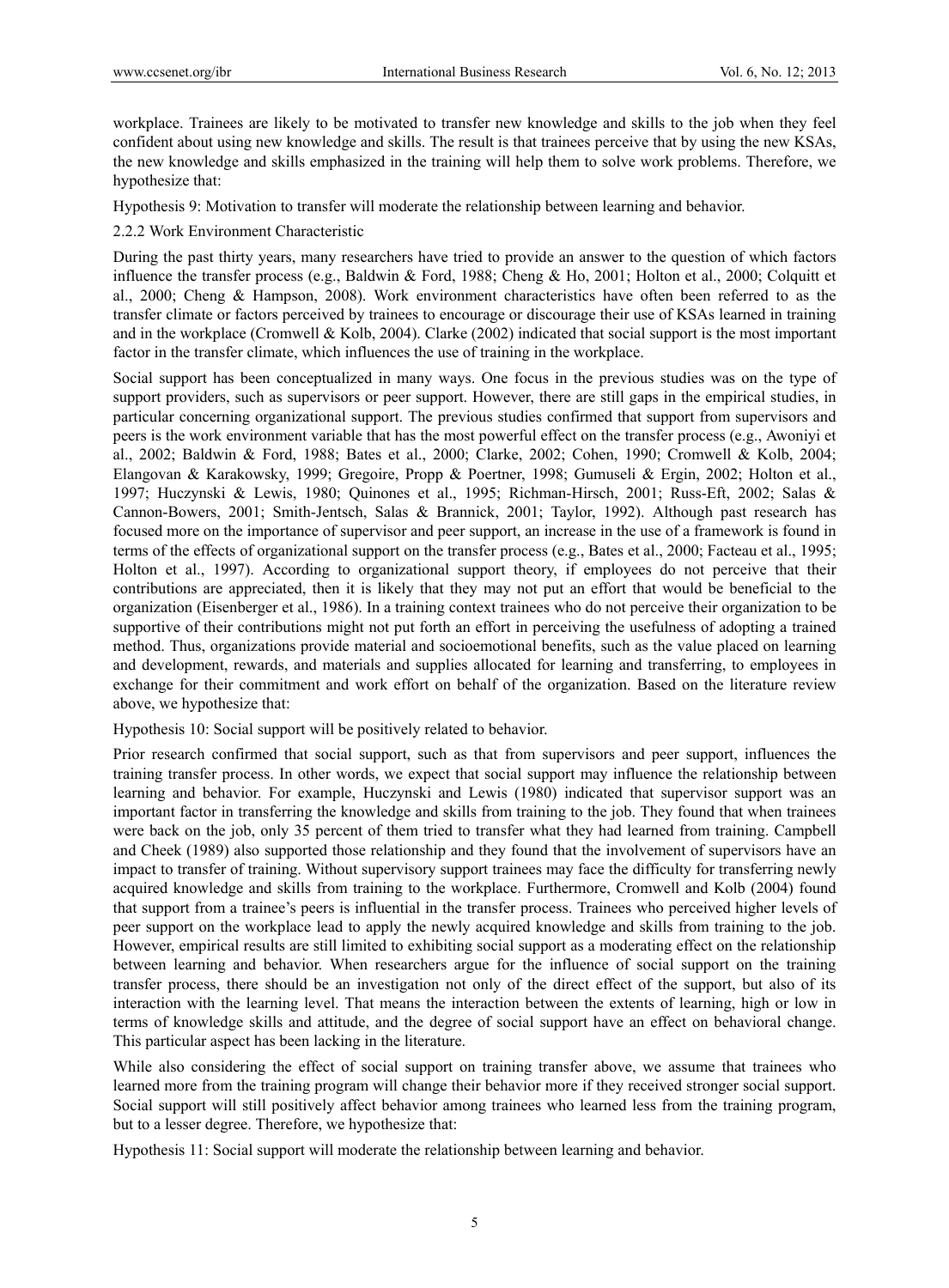#### **3. Methodology**

#### *3.1 Conceptual Framework*

The conceptual framework of this study focuses on testing the progressive causal relationships of Kirkpatrick's model and investigating individual and work environment characteristic variables, which are: learning motivation, self-efficacy, motivation to transfer and social support, as moderators of the relationship between training and its outcome. Specific hypotheses for each of the relationships are illustrated in Figure 1.



Figure 1. Conceptual framework

#### *3.2 Participants*

In the present study, a skill certification system for the automotive industry in Thailand was one of the sub-programs under the Automotive Human Resource Development Program (AHRDP), and was expected to be very significant because of its potential impact on the whole industry. AHRDP was implemented from 2006 to 2011, as part of the Japanese official development assistance (ODA) program, in cooperation with the Thai government and private sectors in both countries. Specifically for the skill certification system, at the beginning Japanese experts from an automotive assembler, Nissan, supported knowledge transfer to local prospective examiners and trainers. They in turn transferred the acquired skill and know-how to employees in local firms through training and examination. Through 2012, 363 people were certified in 16 subjects that included theoretical and practical sessions. Questionnaires were distributed to all the participants who passed the skill certification exam after training in the sub-programs, while 228 were valid responses yielding a response rate of 62.8%.

Of the 228 study participants, 148 people participated in examiner training and 225 in trainer training, while the remaining 61 people attended ordinary training. A participant could attend multiple levels and study various training subjects. The subjects attended by trainees included electrical maintenance (11.2%), mechanical maintenance (9.5%), pneumatic circuits and apparatus device assembling (8.8%), metal press work/stamping (8.4%), hydraulic system adjustment (8.2%), three courses on die and mold finishing, electronic device assembly, and plastic injection (6.5%), both ferrous casting and sequence control (6.0%), milling with numerical control (5.0%), machining (lathe, milling) (4.7%), lathe with numerical control (4.5%), both mechanical assembly finishing and mechanical drawing by hand (3.0%), and mechanical drawing by CAD (2.2%). Among the sample, 98.7% of the participants were male. Regarding their age, 48.0% of the samples were between 31 and 40 years old and 40.1% were between 21 and 30 years old, whereas 11.9% were above 40 years old. 38.9% graduated from university, and 33.3% graduated from vocational schools. 55.5% of the respondents worked for an automotive assembler or automotive parts manufacturer, while others were from universities and training intuitions such as vocational colleges.

#### *3.3 Measures*

Variables in this study, as well as their corresponding sources, are described below.

*Reaction.* Twenty-seven items adopted from Morgan and Casper (2000) were used to assess trainees' feelings about and like of a training program. Responses were made on a five-point Likert scale, with  $1 = \text{very}$ dissatisfied and  $5$  = very satisfied.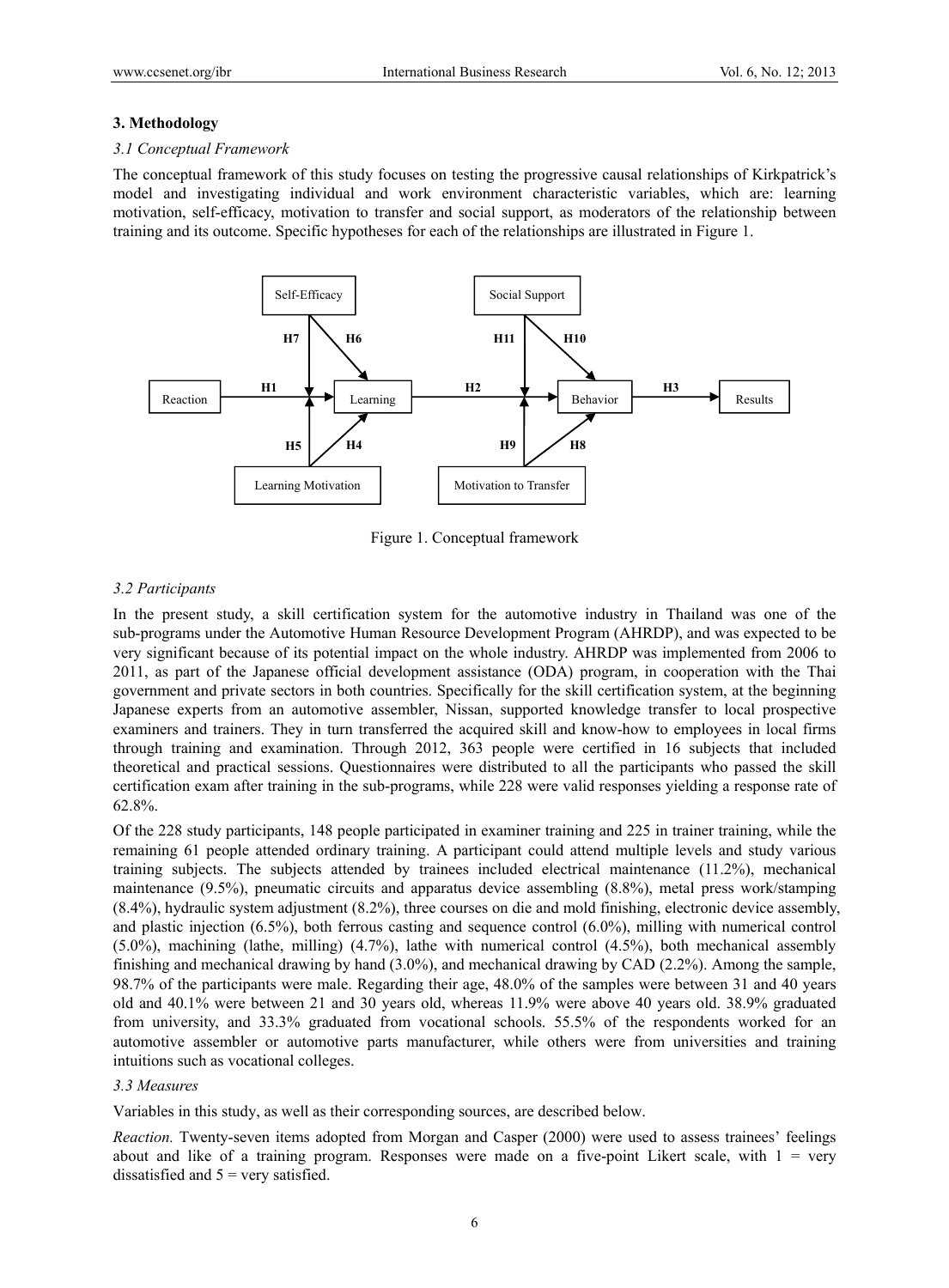*Learning.* Based on Kirkpatrick's model, learning refers to the knowledge, skills, and attitude acquired by trainees. Learning aims at understanding trainees' comprehension of instruction, principles, ideas, knowledge and skills from training. The learning measure consisted of sixteen items adopted from previous studies (e.g., Kirkpatrick, 2006; Leach & Liu, 2003).

*Behavior* refers to the knowledge and skills transferred to the job by trainees (Kirkpatrick, 1994). Behavior consisted of thirteen items adopted from previous studies (e.g., Kirkpatrick, 2006; Leach & Liu, 2003, Velada, et al., 2007; Xiao, 1996).

*Results* refer to the final results that occurred because the trainees attended the program (Kirkpatrick, 1994). These could include the attainment of organizational objectives and individual benefits. The results consisted of eighteen items adopted from previous studies (e.g., Kirkpatrick, 2006; Leach & Liu, 2003, Velada et al., 2007; Xiao, 1996).

*Learning motivation* or motivation to learn refers to the desire of the trainee to learn the contents of the training program (Noe, 1986). Learning motivation consisted of six items adopted from previous studies (e.g., Holton et al., 2000; Bell & Ford, 2007; Liao & Tai, 2006; Lima, Leeb & Nam, 2007).

*Self-efficacy* refers to an individual's belief that he or she can perform a specific task (Bandura, 1986).Consistent with Bandura (1986), because self-efficacy measures must be task-specific, no standardized measures were available and an appropriate instrument had to be constructed (Frayne & Geringer, 2000). We constructed the self-efficacy measure specifically for the trainees who recently received KSAs learned from training. Self-efficacy consisted of six items.

*Motivation to transfer* refers to the learner's intended efforts to utilize knowledge and skills learned in a training setting to the workplace (Noe, 1986). The motivation to learn consisted of six items adopted from Gegenfurtner et al. (2009).

*Social support.* This study identified social support from supervisors, co-workers, and the organization. Supervisor support has the critical role of providing reinforcement for learning on the job. Co-worker support focuses predominantly on supporting the use of learning on the job. Organizational support focuses on an organization's provision of material goods, such as transportation, money, or physical assistance to employees for supporting the transfer of training in the workplace. The social support measure consisted of twenty-five items adopted from previous studies (e.g., Elwood et al., 2000; Xiao, 1996; Kupritz, 2002).

In this research, all of the measures, excluding reaction responses, were made using a five-point Likert scale, with  $1 =$  disagree strongly and  $5 =$  agree strongly. As a test of reliability, Cronbach's  $\alpha$  was adopted to represent internal consistency. Cronbach's α for each scale of the questionnaire is acceptable (reaction: .709, learning: .665, behavior: .647, results: .639, learning motivation: 665, self-efficacy: 626, motivation to transfer: 801, and social support: .663), with all values greater than a threshold of .60. Therefore we conclude that the items are reliably measuring the defined constructs and variables.

*Measurement model assessment.* In accordance with Gerbing and Hamilton's (1996) recommendation, we followed a three-stage approach. First, the measurement scales of latent variables were examined using exploratory factory analysis (EFA) in SPSS 19. Some items were eventually eliminated using this process. Then, all remaining items from the eight measures were entered into a confirmatory factor analysis (CFA) by using maximum likelihood (ML) estimation. For testing whether or not individual and work environment characteristics influence training effectiveness, we applied a conventional method of mean centering to all multiplicative interaction variables in order to avoid multicollinearity. Finally, this study used path analysis via AMOS version 21. The criteria were used to evaluate the fit of the models in this study by taking suggestions from Bollen (1989), and Hu and Bentler (1995) and all the criteria were satisfied. The scale internal structure fit measures abstract is shown in Table 1.

|              | Criteria | Reaction | Learning | Behavior | Results | Learning<br>Motivation | Self-Efficacy | Motivation<br>to Transfer | Social<br>Support | Hypothesized<br>Model |
|--------------|----------|----------|----------|----------|---------|------------------------|---------------|---------------------------|-------------------|-----------------------|
| GFI          | >0.90    | 0.935    | 0.951    | 0.965    | 0.950   | 0.994                  | .000          | 0.983                     | 0.958             | 0.883                 |
| <b>SRMR</b>  | < 0.06   | 0.047    | 0.052    | 0.069    | 0.064   | 0.038                  | 0.024         | 0.060                     | 0.063             | 0.115                 |
| <b>RMSEA</b> | < 0.08   | 0.020    | 0.036    | 0.068    | 0.046   | 0.040                  | 0.007         | 0.118                     | 0.037             | 0.098                 |

Table 1. Goodness of fit of scale internal structure and structural model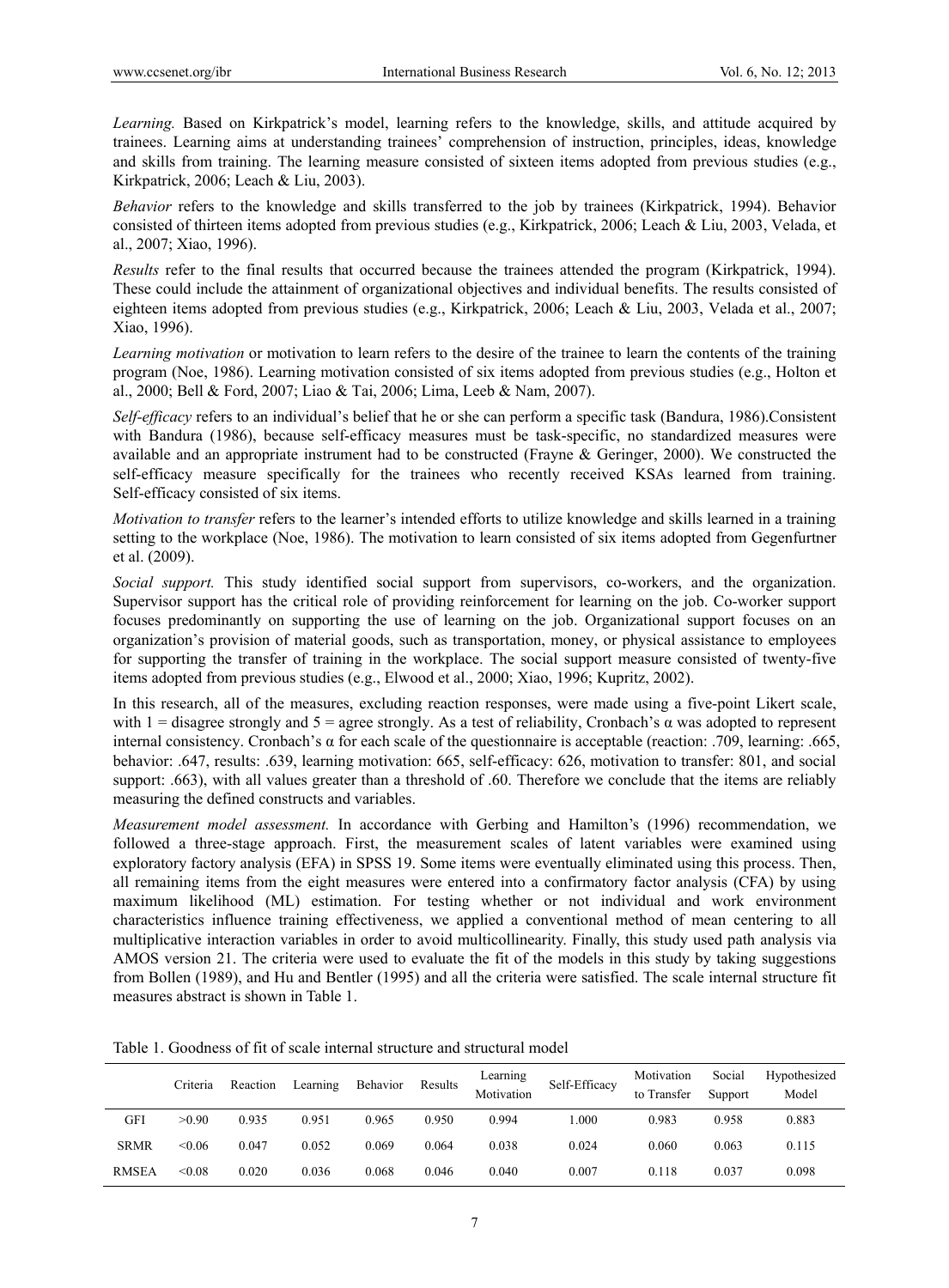|              | Criteria | Reaction | Learning | Behavior | Results | Learning<br>Motivation | Self-Efficacy | Motivation<br>to Transfer | Social<br>Support | Hypothesized<br>Model |
|--------------|----------|----------|----------|----------|---------|------------------------|---------------|---------------------------|-------------------|-----------------------|
| <b>AGFI</b>  | >0.90    | 0.898    | 0.926    | 0.917    | 0.909   | 0.970                  | 0.980         | 0.915                     | 0.933             | 0.834                 |
| NFI          | >0.90    | 0.867    | 0.890    | 0.821    | 0.949   | 0.982                  | 0.990         | 0.875                     | 0.822             | 0.479                 |
| <b>CFI</b>   | >0.90    | 0.994    | 0.975    | 0.829    | 0.966   | 0.995                  | 1.000         | 0.958                     | 0.947             | 0.556                 |
| <b>PNFI</b>  | >0.50    | 0.600    | 0.688    | 0.394    | 0.591   | 0.327                  | 0.330         | 0.315                     | 0.613             | 0.399                 |
| PGFI         | >0.40    | 0.593    | 0.627    | 0.402    | 0.518   | 0.199                  | 0.200         | 0.197                     | 0.595             | 0.622                 |
| $\chi^2$ /df | < 5.00   | 1.095    | 1.397    | 2.049    | 1.304   | 1.370                  | 1.010         | 4.173                     | 1.308             | 3.184                 |

Note. n = 228 for all models. GFI = goodness of fit index, SRMR = standardized root mean square residual, RMSEA = root mean square error of approximation, AGFI = adjusted goodness of fit index, NFI = normed fit index, CFI = comparative fit index, PNFI = parsimony normed fit index,  $PGFI =$  parsimony goodness of fit index.

Table 2. Means, standard deviations, and correlations among all observed variables *(N = 228)*

|    | Variables              | M     | <b>SD</b> |          | 2        | 3        | $\overline{4}$ | 5        | 6        | 7    |
|----|------------------------|-------|-----------|----------|----------|----------|----------------|----------|----------|------|
|    | 1. Reaction            | 4.193 | 0.230     |          |          |          |                |          |          |      |
|    | 2. Learning            | 4.261 | 0.359     | $.345**$ |          |          |                |          |          |      |
|    | 3. Behavior            | 4.094 | 0.353     | $.316**$ | $.319**$ |          |                |          |          |      |
|    | 4. Results             | 4.051 | 0.342     | $.247**$ | .003     | $.315**$ |                |          |          |      |
|    | 5. Learning motivation | 4.194 | 0.678     | $.135*$  | $.211**$ | .114     | .051           |          |          |      |
|    | 6. Self-efficacy       | 4.004 | 0.496     | $.298**$ | 393**    | $.228**$ | .129           | $.219**$ |          |      |
| 7. | Motivation to transfer | 4.520 | 0.530     | .082     | $.135*$  | .035     | .002           | .096     | .117     |      |
| 8. | Social support         | 4.071 | 0.282     | $.269**$ | 329**    | 396**    | $293**$        | $.138*$  | $.293**$ | .032 |

 $*_{p} < 0.05, **_{p} < 0.01.$ 



 $*p < 0.05$ ,  $**p < 0.001$ ;  $\longrightarrow$  Significant path;  $--- \rightarrow$  Non-significant path

Figure 2. Estimated results of the model (standardized) for testing moderating effect on training evaluation

|  | Table 3. Summary of effects |  |
|--|-----------------------------|--|
|--|-----------------------------|--|

|                     | Learning |                          |       |                          | Behavior |       | Results                  |          |       |  |
|---------------------|----------|--------------------------|-------|--------------------------|----------|-------|--------------------------|----------|-------|--|
|                     | Direct   | Indirect                 | Total | Direct                   | Indirect | Total | Direct                   | Indirect | Total |  |
| Reaction            | .252     |                          | .252  | $\overline{\phantom{a}}$ | .061     | .061  | $\overline{\phantom{a}}$ | .019     | .019  |  |
| Learning motivation | .119     | $\overline{\phantom{a}}$ | .119  | $\blacksquare$           | .029     | .029  | $\overline{\phantom{a}}$ | .009     | .009  |  |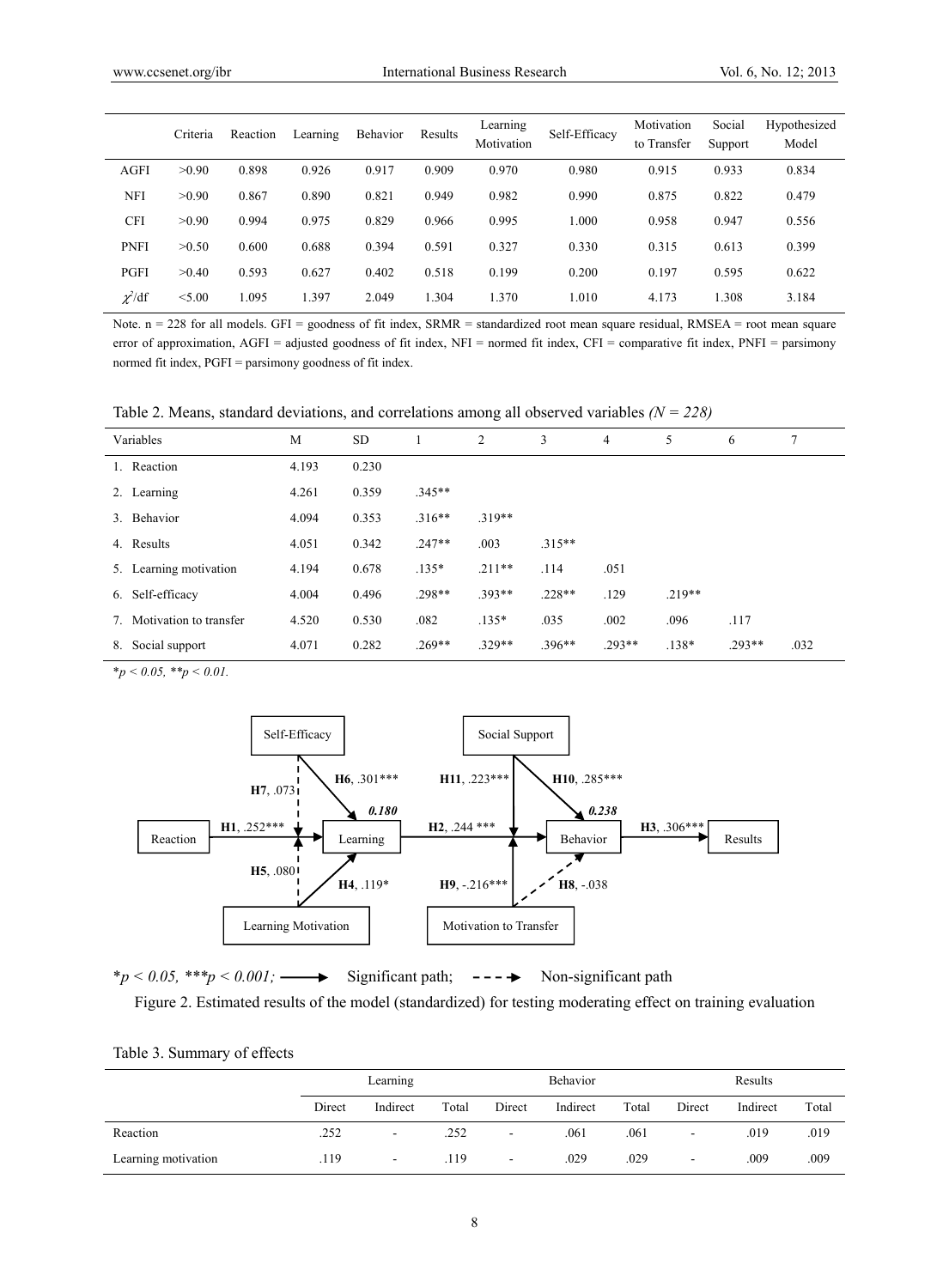| Self-efficacy                     | .301                     | ۰                        | .301                     | $\overline{\phantom{a}}$ | .073                     | .073                     | $\overline{\phantom{a}}$ | .022   | .022    |
|-----------------------------------|--------------------------|--------------------------|--------------------------|--------------------------|--------------------------|--------------------------|--------------------------|--------|---------|
| Learning                          | $\overline{\phantom{a}}$ | $\sim$                   | $\blacksquare$           | .244                     | $\overline{\phantom{a}}$ | .244                     | $\overline{\phantom{a}}$ | .075   | .075    |
| Social support                    | $\overline{\phantom{a}}$ | $\overline{\phantom{0}}$ | $\blacksquare$           | .285                     | $\overline{\phantom{a}}$ | .285                     | $\overline{\phantom{a}}$ | .087   | .087    |
| Learning * Motivation to transfer | $\overline{\phantom{a}}$ | $\overline{\phantom{0}}$ | $\blacksquare$           | $-.216$                  | $\overline{\phantom{a}}$ | $-.216$                  | $\blacksquare$           | $-066$ | $-.066$ |
| Learning * Social support         | $\overline{\phantom{a}}$ | $\overline{\phantom{0}}$ | $\blacksquare$           | .223                     | $\overline{\phantom{a}}$ | .223                     | $\blacksquare$           | .068   | .068    |
| Behavior                          | $\overline{\phantom{0}}$ | $\sim$                   | $\overline{\phantom{a}}$ | ۰                        | $\overline{\phantom{a}}$ | $\overline{\phantom{a}}$ | .306                     | ۰      | .306    |

### **4. Results**

Means, standard deviations and intercorrelations among all measures of latent variables are reported in Table 2. Prior to assessing the hypothesized model, we assessed the fit of the model. As shown in Table 1, the fit statistics presented indicate that the hypothesized model yields a poor fit to the data. However, in this study the fitness of the overall model is assumed to be appropriate according to RMSEA; its 90 percent confidence interval and values between .05 and .10 indicate a reasonable fit, and values below .05 indicate a close approximate fit (Kline, 2005).

With respect to our specific research hypotheses, there were hierarchy relationships of reaction, learning, and behavior to results. Hypothesis 1, 2, and 3 were supported. First, trainee reaction was positively related to learning ( $\beta$  = 0.252,  $p$  < .001). Second, learning was positively related to behavior ( $\beta$  = 0.244,  $p$  < .001). Third, behavior was positively related to results ( $\beta$  = 0.306,  $p$  < .001). The results for the hypothesized model are depicted in Figure 2.

This model also showed that learning motivation and self-efficacy were positively related to learning ( $\beta$ = 0.119,  $p \le 0.05$  and  $0.301$ ,  $p \le 0.001$ , respectively). These results supported Hypothesis 4 and 6. Furthermore, social support was positively related to behavior ( $\beta$  = 0.285,  $p$  < .001) but motivation to transfer was not a significant predictor of behavior ( $\beta$  = -0.038,  $p > .05$ ). Thus, Hypothesis 10 was supported and Hypothesis 8 was not supported.

As Figure 2 illustrates, the moderating effect of learning motivation, self-efficacy, motivation to transfer and social support as moderators in the main analysis model exists in the relationship between training and its outcome. Specifically, the relationship between reaction and learning was not moderated by learning motivation and self-efficacy, as the interaction terms concerned were not statistically significant ( $\beta$  = 0.080, and 0.073 respectively,  $p > .05$ ). Thus, Hypothesis 5 and 7 were not supported. However, the relationship between learning and behavior was moderated by motivation to transfer and social support  $(\beta = -0.216)$ , and 0.223 respectively, *p* < .001); these results supported Hypothesis 9 and 11. The sign of the coefficient indicated a negative effect from learning and behavior when perceived motivation to transfer was high. The sign of the coefficient depicted the positive effect of the relationships between learning and behavior when perceived social support was high.

Indirect and total effects of variables that were significant are shown in Table 3. All of the indirect and total effects of variables are found to be positively statistically significant, excluding the negative indirect effect of the interaction term of learning and motivation to transfer on the total effect of results (effect  $= -0.066$ ). In sum, reaction, learning motivation and self-efficacy explain 18.0 per cent of the variance of learning. Taken together, reaction, learning motivation, self-efficacy and learning account for 23.8 per cent of the variance of behavior directly and/or indirectly. All of the variables, including behavior, explain 9.4 per cent of the variance of results (Figure 2).

## **5. Discussion**

This research provides support for Kirkpatrick's model to expand the hierarchy relationship of reaction, learning, and job behavior to results. The results of this study fully supported previous findings in the literature on training effectiveness (Alliger & Janak, 1989; Alliger et al., 1997; Leach & Liu, 2003; Kirkpatrick, 1996; Tan et al., 2003; Warr, Allan & Birdi, 1999). That is, the reaction was significantly related to learning. This result is consistent with Alliger et al.'s (1997) meta-analysis and supports Kirkpatrick's (1967) original suppositions on the hierarchical nature of the relationship among the four primary training criteria. Reaction and learning from training play a critical role in the process of training evaluation. A positive reaction may influence an individual's willingness to use newly acquired knowledge and to attend future training programs (Tracey et al., 2001) and learning outcomes are found to have a direct positive effect on behavior or transfer outcomes (e.g., Xiao, 1996). However, few previous studies have investigated the relationship between behavior change and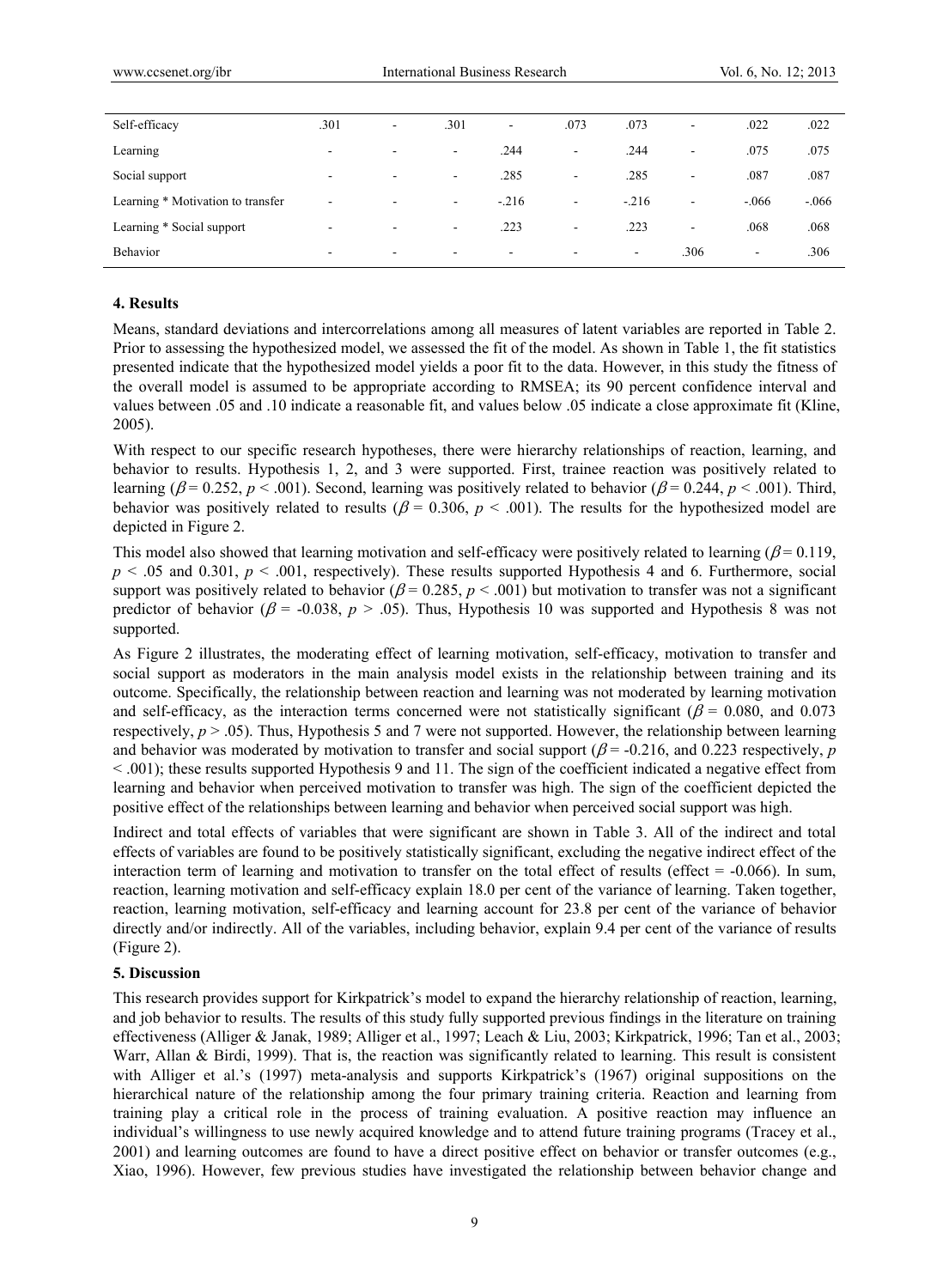results because trainees may not be able to immediately apply their acquired knowledge and skills to the job effectively due to the long delay between the change in job behavior and the desired organizational results.

Additionally, the results showed a significant relationship between (1) self-efficacy and learning, and (2) motivation to learn and learning. These finding are consistent with the literature on self-efficacy and learning motivation.

First, self-efficacy had a positively significant relationship with learning, consistent with the training literature (e.g., Colquitt, LePine & Noe, 2000; Gist, Schwoerer & Rosen, 1989; Gist, Stevens & Bavetta, 1991; Martocchio, 1994; Simmering & Posey, 2009). The results of this study showed that trainees have more confident on their ability to use newly acquired knowledge and skills from training can learn better. Therefore, trainees who believe in their ability to be experts and succeed in training may be more likely to consider and use training as an instrument for improving and developing their performance in the workplace to maximize learning.

Second, learning motivation had a positively significant relationship with learning. This finding was consistent with those of previous studies (Alliger & Janak, 1989; Chuang et al., 2005; Clement, 1982; Liao & Tai, 2006). Thus, it suggested that, for example, when organizations require employees to participate in training programs more effectively, they should enhance learning motivation among trainees to increase their learning. For that purpose, the workload should be too excessive in order that organizations allow time for them to learn the new knowledge and skills from training. However, the finding, with regard to moderating variables, including self-efficacy and learning motivation, didn't moderate the relationship between reaction and learning.

With regard to the effects of the other factors, motivation to transfer was not a significant predictor of behavior. On the other hand, the moderating effect from motivation to transfer was found to be significantly negative in the relationship between learning and behavior. This result is in contrast to the expectation that trainees who have more motivation to transfer are more likely to change the degree of their transfer if they learned more compared with cases of less learning. A possible explanation for the result is as follows; the case organizations have unfavorable work environments such as the difference in machine and equipment that could not be captured by the related variables in the model. Subsequently, when those with higher motivation to transfer have more learning, they face more difficulties in transfer and they were less active in their behavioral change based on their learning, in comparison of those with lower motivation to transfer.

Another important finding was the significant relationship between social support and behavior. This finding is consistent with previous research on supervisor and peer support, such as that by Bates et al. (2000), Cromwell and Kolb (2004), Facteau et al. (1995) and Holton et al. (1997). According to the literature, social support had a higher direct effect on behavior change, particularly support from supervisors, peers and the organization, as well as feedback, coaching, opportunities to apply, materials and socioemotional benefits. The results of this study confirmed that social support had a direct effect on behavior. Particularly, supervisors are required to reinforce learning on the job such as providing assistance for solving the problems by new knowledge and skills from training, setting criteria and discussion for applying new knowledge and skills on the job. Support from co-worker is expected through supporting the use of learning on the job and sharing work-related information or knowledge to trainees. The organizations should provide the efficient and flexible workspace for teaching knowledge and skills from training to other employees. Moreover, the findings of this study provide further evidence of the significant moderating effect of social support on the relationship between learning and behavior. The results demonstrate that when trainees are successfully learning with high social support, they experience more behavioral change on the job after training. In this respect, social support from supervisors, peers, and the organization might be more effective for encouraging trainees to implement new knowledge and skills they have learned from training to their jobs. This would lead to more powerful transfer-enhancement in the workplace.

## **6. Limitations and Future Research**

Although this study has some important results, several limitations should be discussed. First, this study relied on self-assessment measures, which may have caused some common-method variance problems that may inflate observed relationships between variables, given that measuring behavioral changes is much more difficult because, to be effective, evaluations of behavioral change require a systematic appraisal of behavioral change both before and after course completion. Further, where possible, these appraisals should be performed by multiple sources, including the individual receiving the training, the person's supervisor(s), the person's subordinates, and the person's peers. In addition, where feasible, such evaluations should also include a control, or comparison, group that has not received the training (Ban & Faerman, 1990). Second, this study didn't control for a variety of course features and demographic variables that may influence trainees' experiences and evaluation of the training they received, such as their age, gender, income, and hierarchical position.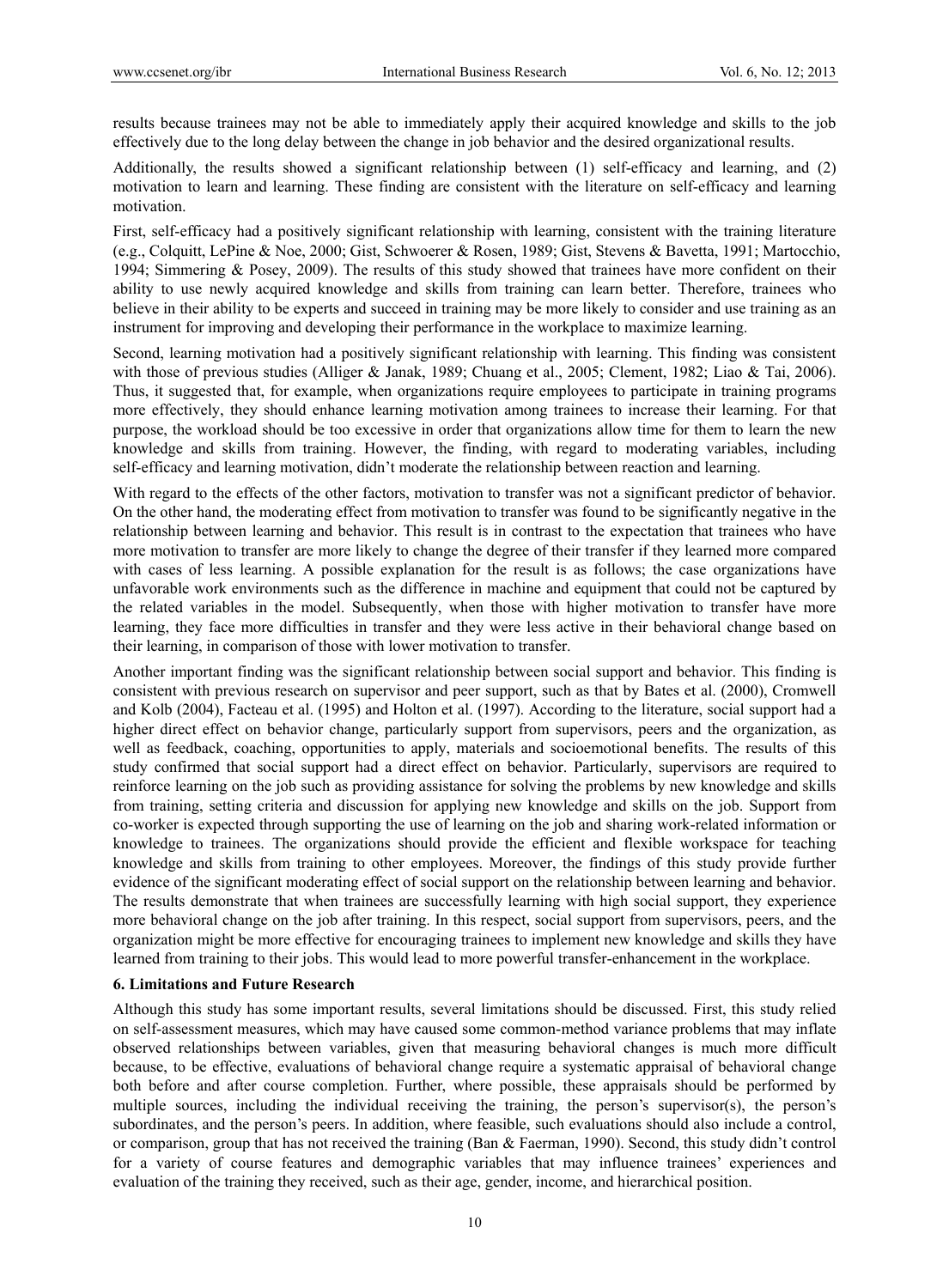Finally, although this study is based on a varied sample of companies, trainees, and types of training courses, the extent to which the results can be generalized to other cultural and institutional contexts remains open to question. Thus, future research should seek to examine the extent to which the present results can be reproduced in different countries and should cover a full set of individual controls. Moreover, the study also suggests the need for better integration of training design in Kirkpatrick's model to better understand training effectiveness.

# **7. Research Implications**

Based on analytical results and interpretations, we can understand the progressive causal relationship of reaction, learning, and job behavior to results. Additionally, we can understand how individual and work environment characteristic variables, including learning motivation, self-efficacy, motivation to transfer and social support, moderate the relationship between training and its outcome. In this study, the success of Kirkpatrick's four-level model may provide some beneficial information that increases the clarity of which training criteria should be selected and how to adequately measure them.

Additionally, the results of this study confirm the influence of the individual and work environment characteristics on the training outcomes and it has implications for enhancing training effectiveness. Based on the results of this study, we found direct relationships between (1) self-efficacy and learning, and (2) motivation to learn and learning. Organizations can improve learning by ensuring that trainees believe that they have the capabilities to successfully learn the new knowledge and skills from training. This can be improved by (1) showing trainees that other employees who have received the training have successfully improved their knowledge and skills and (2) providing information for trainees on how the learner can achieve success under the training context.

Although motivation to transfer as a moderating variable has negative effects on the relationship between learning and behavior, we cannot necessarily proscribe that other training programs be designed in this way. As noted in this study, the role of motivation to transfer in this training is important in behavior change. In motivation theories, the context in which one's motivation rises or declines is explained by different variables and conditions (Lim & Johnson, 2002). Consequently, expectancy theory explains motivation as the relationship between rewards and one's effort (Moorhead & Griffin, 1992). Thus, for the long term organizations are required to raise the motivation to transfer by using appropriate encouragement and rewards for learners who apply learning on the job as well, so they will exploit the opportunities for transfer of training more effectively.

Furthermore, the role of social support in directly affecting behavior change after training and moderating the relationship between learning and behavior demonstrates the practical implications from the training. Organizations should emphasize that trainees who achieve learning will have necessary support from supervisors, peers, and the organization to apply their learned knowledge and skills from training to their work. One way they can do this is by creating a climate in which all trainees perceive that they will receive the necessary support and feedback regarding their performance from the organization, supervisors and peers in order to effectively transfer the training.

## **8. Conclusions**

This study provided insight into individual and work environment characteristic variables, which are learning motivation, self-efficacy, motivation to transfer and social support, as moderators in the relationship between training outcomes using Kirkpatrick's model. The results of this study expand our understanding of the progressive causal relationship of reaction, learning, and behavior to results. In particular, this study highlighted the direct relationship between (1) self-efficacy and learning, and (2) learning motivation and learning. Although the result of motivation to transfer as a moderating variable has negative effects on the relationship between learning and behavior, the role of social support directly affects behavior change after training and moderates the relationship between learning and behavior. The results of this study confirm the influence of the individual and work environment characteristics on training outcomes and it has implications for enhancing training effectiveness. Furthermore, future research on training evaluation should consider the training design variables beyond the training course that may have interfered with the training outcomes.

# **Acknowledgements**

The author would like to thank Thailand Automotive Institute for having provided the information of the skill certification system for automotive industry in Thailand and the Setsutaro Kobayashi Memorial Fund for financial support.

## **References**

Alliger, G. M., & Janak, E. A. (1989). Kirkpatrick's levels of criteria: Thirty years later. *Personnel Psychology,*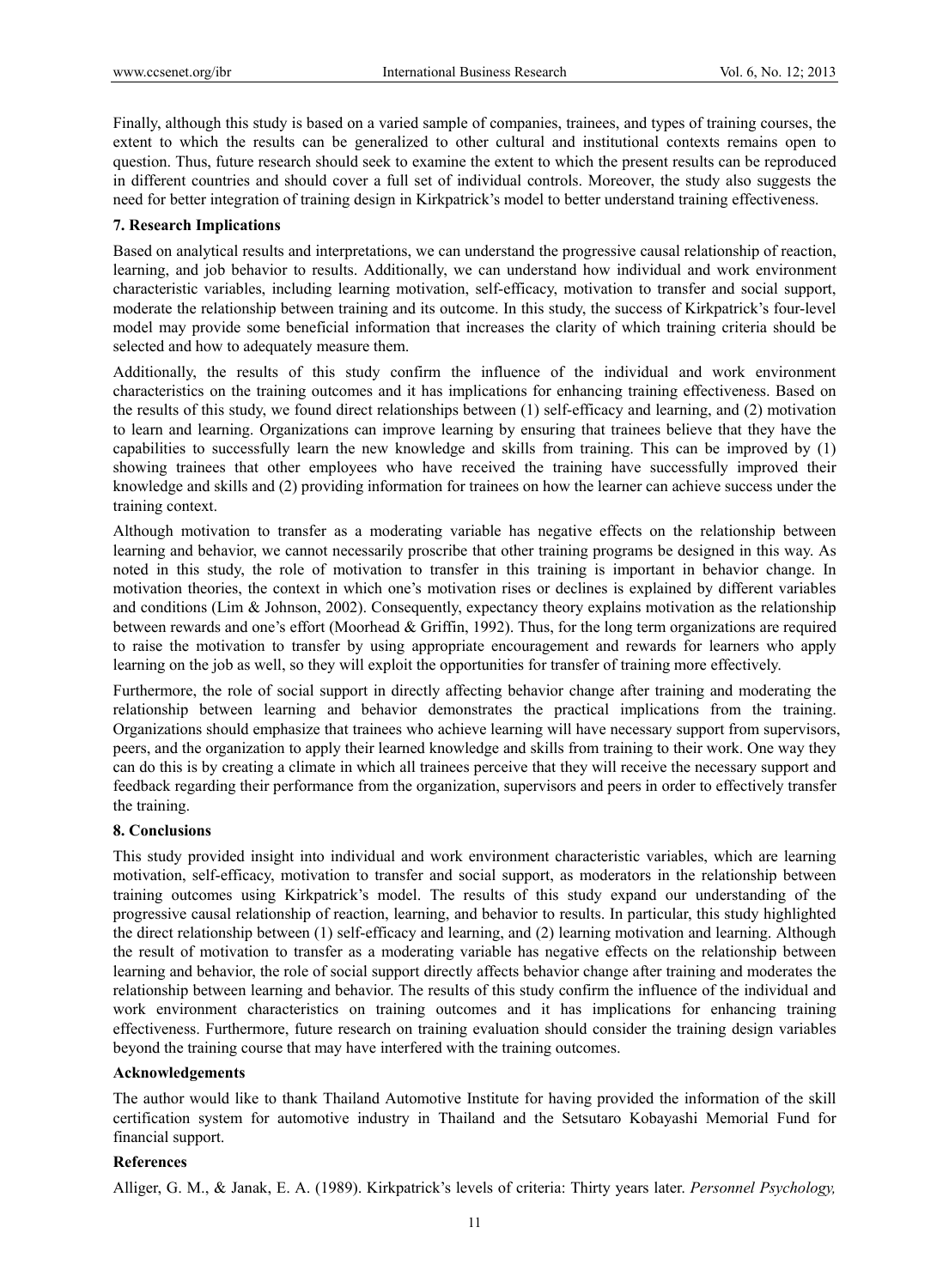*42,* 331–341. http://dx.doi.org/10.1111/j.1744-6570.1989.tb00661.x

- Alliger, G. M., Tannenbaum, S. I., Bennett, Jr. W., Traver, H., & Shotland, A. (1997). A meta-analysis on the relations among training criteria. *Personnel Psychology, 50,* 341–358. http://dx.doi.org/10.1111/j.1744-6570.1997.tb00911.x
- Awoniyi, E. A., Griego, O. V., & Morgan, G. A. (2002). Person-environment fit and transfer of training. *International Journal of Training and Development, 6*, 25–35. http://dx.doi.org/10.1111/1468-2419.00147
- Axtell, C. M., Maitlis, S., & Yearta, S. K. (1997). Predicting immediate and longer-term transfer of training, *Personnel Review, 26,* 201–213. http://dx.doi.org/10.1108/00483489710161413
- Baldwin, T. T., & Ford, J. K. (1988). Transfer of training: a review and directions for future research. *Personnel Psychology, 41,* 63–105. http://dx.doi.org/10.1111/j.1744-6570.1988.tb00632.x
- Ban, C., & Faerman, S. R. (1990). Issues in the evaluation of management training. *Public Productivity and Management Review, 13*(3), 271–286. http://dx.doi.org/10.2307/3380922
- Bandura, A. (1986). *Social foundations of thought and action: A social cognitive theory.* Englewood Cliff, NJ: Prentice-Hall.
- Bates, R. (2004). A critical analysis of evaluation practice: the Kirkpatrick model and the principle of beneficence. *Evaluation and Program Planning, 27*(3), 341–347. http://dx.doi.org/10.1016/j.evalprogplan.2004.04.011
- Bates, R. A., Holton. E. F. III., Seyler, D. A., & Carvalho, M. A. (2000). The role of interpersonal factors in the application of computer-based training in an industrial setting. *Human Resource Development International, 3*, 19–43. http://dx.doi.org/10.1080/136788600361920
- Bates, R., & Coyne, T. H. (2005). *Effective evaluation of training: Beyond the measurement of outcomes.* Paper presented at the Academy of Human Resource Development International Conference (AHRD) (Estes Park, CO., Feb 24–27, 2005), 371–378 (Symp. 16–1).
- Bell, B. S., & Ford, J. K. (2007). Reactions to skill assessment: the forgotten factor in explaining motivation to learn. *Human Resource Development Quarterly, 18*(1), 33–62. http://dx.doi.org/10.1002/hrdq.1191
- Bollen, K. A. (1989). *Structural equations with latent variables.* New York, NY: John Wiley & Sons.
- Campbell, C. P., & Cheek, G. D. (1989). Putting training to work. *Journal of European Industrial Training, 13*(4), 32–36. http://dx.doi.org/10.1108/EUM0000000000196
- Campbell, J. P. (1988). Training design for performance improvement. In Campbell, J. P., Campbell, R. J., & Associates (Eds.), *Productivity in organizations* (pp. 177–216)*.* San Francisco: Jossey-Bass.
- Cannon-Bowers, J. A., Salas, E., Tannenbaum, S. I., & Mathieu, J. E. (1995). Toward theoretically based principles of training effectiveness: a model and initial empirical investigation. *Military Psychology, 7,* 141–164. http://dx.doi.org/10.1207/s15327876mp0703\_1
- Cheng, E., & Ho, D. (2001). The influence of job and career attitudes on learning motivation and transfer. *Career Development International, 6*(1), 20–27. http://dx.doi.org/10.1108/13620430110381007
- Cheng, E. W. L., & Hampson, I. (2008). Transfer of training: a review and new insights. *International Journal of Management Reviews, 10*(4), 327–341. http://dx.doi.org/10.1111/j.1468-2370.2007.00230.x
- Cheng, W. L. (2000). Test of the MBA knowledge and skills transfer. *International Journal of Human Resource Management, 11*(4), 837–852. http://dx.doi.org/10.1080/09585190050075150
- Chiaburu, D. S., & Marinova, S. V. (2005). What predicts skills transfer? An exploratory study of goal orientation, training self efficacy and organizational supports. *International Journal of Training and Development, 9*(2), 110–123. http://dx.doi.org/10.1111/j.1468-2419.2005.00225.x
- Chuang, A., Liao, W. C., & Tai, W. T. (2005). An investigation of individual and contextual factors influencing training variables. *Social Behavior and Personality, 33*(2), 159–174. http://dx.doi.org/10.2224/sbp.2005.33.2.159
- Clarke, N. (2002). Job/work environment factors influencing training transfer within a human service agency: some indicative support for Baldwin and Fords transfer climate construct. *International Journal of Training and Development, 6*(3), 146–162. http://dx.doi.org/10.1111/1468-2419.00156
- Clement, R. W. (1982). Testing the hierarch theory of training evaluation: An expanded role for trainee reactions.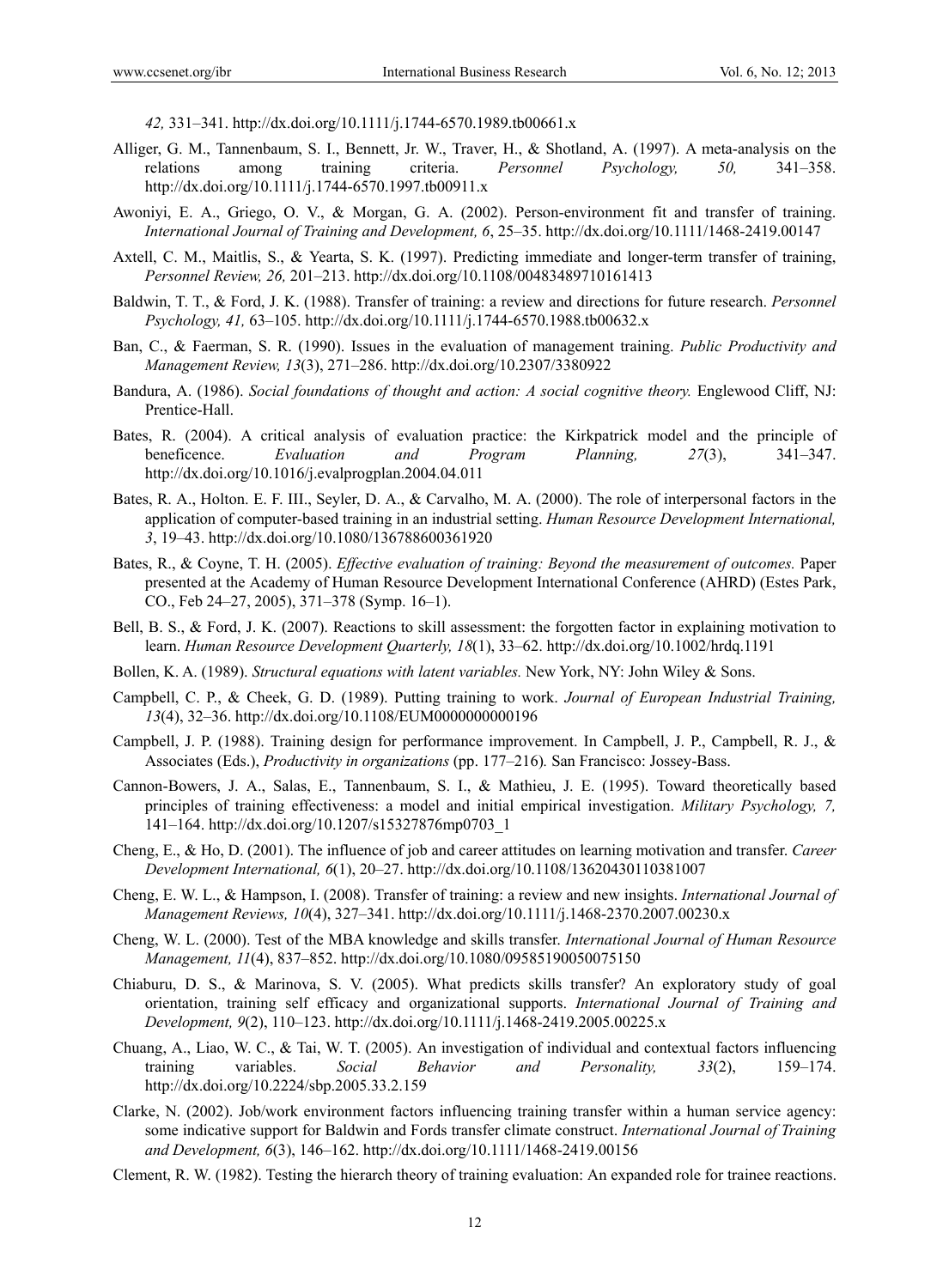*Public Personnel Management Journal, 11*(2), 176–184.

- Cohen, D. J. (1990). What Motivates Trainees'. *Training and Development Journal,* 91–93.
- Colquitt, J. A., LePine, J. A., & Noe, R. A. (2000). Toward an integrative theory of training motivation: a meta-analytic path analysis of 20 years of research. *Journal of Applied Psychology, 85*(5), 678–707. http://dx.doi.org/10.1037/0021-9010.85.5.678
- Cromwell, S., & Kolb, J. (2004). An examination of work—environment support factors affecting transfer of supervisory skills training to the workplace. *Human Resource Development Quarterly, 15*(4), 449–471. http://dx.doi.org/10.1002/hrdq.1115
- Eisenberger, R., Huntington, R., Hutchison, S., & Sowa, D. (1986). Perceived organizational support. *Journal of Applied Psychology, 71*, 500–507. http://dx.doi.org/10.1037/0021-9010.71.3.500
- Elangovan, A. R., & Karakowsky, L. (1999). The role of trainee and environmental factors in transfer of training: an exploratory framework. *Leadership and Organization Development Journal, 20*(5), 268–275. http://dx.doi.org/10.1108/01437739910287180
- Elwood, F. H. III, Reid, A. B., & Wendy, E. A. R. (2000). Development of a generalized learning transfer system inventory. *Human Resource Development Quarterly, 11*(4), 333–360. http://dx.doi.org/10.1002/1532-1096(200024)11:4<333::AID-HRDQ2>3.0.CO;2-P
- Facteau, J. D., Dobbins, G. H., Russell, J. E. A., Ladd, R. T., & Kudisch, J. D. (1995). The influence of general perception of the training environment on pertaining motivation and perceived training transfer. *Journal of Management, 21,* 1–25.
- Frayne, C. A., & Geringer, J. M. (2000). Self-management training for improving job performance: A field experiment involving salespeople. *Journal of Applied Psychology, 85*(3), 361–372. http://dx.doi.org/10.1037/0021-9010.85.3.361
- Gegenfurtner, A., Veermans, K., Festner, D., & Gruber, H. (2009). Integrative literature review integrative literature review: motivation to transfer training: an integrative literature review. *Human Resource Development Review, 8*(3), 403–423. http://dx.doi.org/10.1177/1534484309335970
- Gerbing, D. W., & Hamilton, J. G. (1996). Viability of exploratory factor analysis as a precursor to confirmatory factory analysis. *Structural Equation Modeling, 3,* 62–72. http://dx.doi.org/10.1080/10705519609540030
- Gist, M. E. (1987). Self-efficacy: Implications for organizational behavior and human resource management. *Academy of Management Review, 12,* 472–485.
- Gist, M. E., & Mitchell, T. R. (1992). Self-efficacy: a theoretical analysis of its determinants and malleability. *Academy of Management Review, 17*(2), 183–211. http://dx.doi.org/10.5465/AMR.1992.4279530
- Gist, M. E., Schwoerer, C., & Rosen, B. (1989). Effects of alternative training methods on self-efficacy and performance in computer software training. *Journal of Applied Psychology, 74,* 884–891. http://dx.doi.org/10.1037/0021-9010.74.6.884
- Gist, M. E., Stevens, C. K., & Bavetta, A. G. (1991). Effects of self-efficacy and post training intervention on the acquisition and maintenance of complex interpersonal skills. *Personnel Psychology, 44,* 837–861. http://dx.doi.org/10.1111/j.1744-6570.1991.tb00701.x
- Gregoire, T. K., Propp, U. J., & Poertner, J. (1998). The supervisor's role in the transfer of training. *Administration in Social Work, 22,* 1–18. http://dx.doi.org/10.1300/J147v22n01\_01
- Guerrero, S., & Sire, S. (2001). Motivation to train from the workers' perspective: example of French companies. *International Journal of Human Resource Management, 12*(6), 988–1004. http://dx.doi.org/10.1080/09585190110063192
- Gumuseli, A. I., & Ergin, B. (2002). The manager's role in enhancing the transfer of training: a Turkish case study. *International Journal of Training and Development, 6*(2), 80–97. http://dx.doi.org/10.1111/1468-2419.00151
- Haccoun, R. R., & Saks, A. M. (1998). Training in the 21<sup>st</sup> century: Some lessons from the last one. *Cannadian Psychology, 39,* 33–55. http://dx.doi.org/10.1037/h0086793
- Hawley, J. D., & Barnard, J. K. (2005). Work environment characteristics and implications for training transfer: A case study of the nuclear power industry. *Human Resource Development International, 8*(1), 65–80. http://dx.doi.org/10.1080/1367886042000338308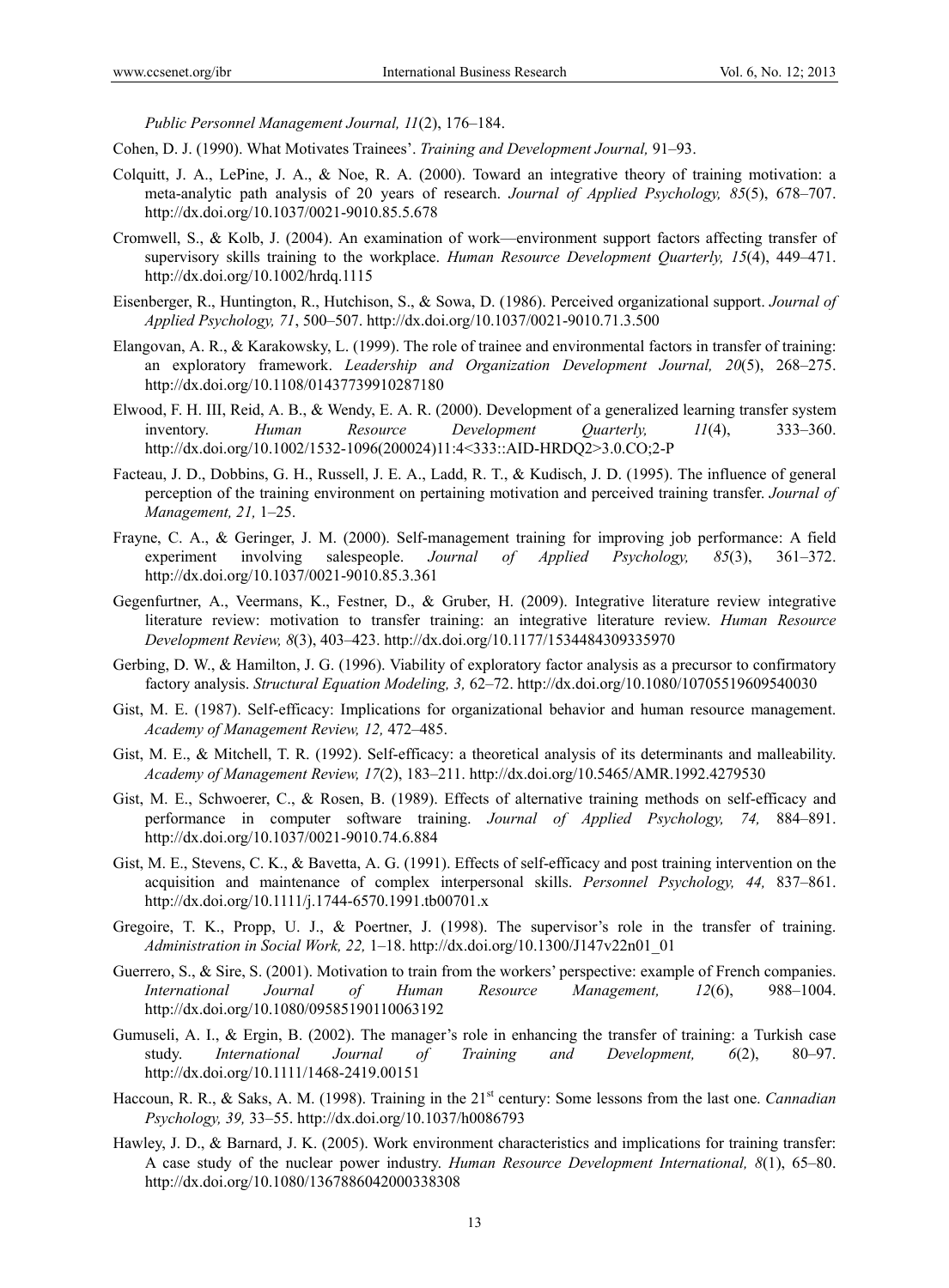- Holton, E. F., Bates, R. A., & Ruona, W. E. A. (2000). Development of a generalized learning transfer system inventory. *Human Resource Development Quarterly, 11*(4), 333–360. http://dx.doi.org/10.1002/1532-1096(200024)11:4<333::AID-HRDQ2>3.0.CO;2-P
- Holton, E. F., Bates, R. A., Seyler, D. L., & Carvalho, M. B. (1997). Toward construct validation of a transfer climate instrument. *Human Resource Development Quarterly, 8*(2), 95–113. http://dx.doi.org/10.1002/hrdq.3920080203
- Holton, E. F. (1996). The Flawed Four-Level Evaluation Model. *Human Resource Development Quarterly, 7*, 5– 21. http://dx.doi.org/10.1002/hrdq.3920070103
- Hu, L. T., & Bentler, P. M. (1995). *Structural Equation Modeling: Concepts, Issues and Applications.* CA: Sage.
- Huczynski, A. A., & Lewis, J. W. (1980). An empirical study into learning transfer process in management training. *Journal of Management Studies, 17*(2), 227–240. http://dx.doi.org/10.1111/j.1467-6486.1980.tb00086.x
- Kanfer, R., & Ackerman, P. L. (1989). Motivation and cognitive abilities: An integrative/aptitude-treatment interaction approach to skill acquisition [Monograph]. *Journal of Applied Psychology, 74,* 657–690. http://dx.doi.org/10.1037/0021-9010.74.4.657
- Kaufman, R., & Keller, J. M. (1994). Levels of Evaluation: Beyond Kirkpatrick. *Human Resource Development Quarterly, 5*(4), 371–380. http://dx.doi.org/10.1002/hrdq.3920050408
- Kirkpatrick, D. L. (1967). Evaluation of training. In R. L. Craig (Ed.), *Training and development handbook: A guide to human resources development.* New York: McGraw-Hill.
- Kirkpatrick, D. L. (1994). *Evaluation training programs: The four levels.* San Francisco: Berrett-Koehler.
- Kirkpatrick, D. L., & Kirkpatrick, J. D. (2006). *Evaluating Training Programs: The four levels.* San Francisco: Berrett-Koehler.
- Kline, R. B. (2005). *Principle and practices of structural equation modeling* (2nd ed.). New York, NY: Guilford Press.
- Kupritz, V. W. (2002). The Relative Impact of Workplace Design on Training Transfer. *Human Resource Development Quarterly, 13*(4), 427–447. http://dx.doi.org/10.1002/hrdq.1042
- Leach, M. P., & Liu, A. H. (2003). Investigating interrelationships among sales training evaluation methods. *Journal of Personal Selling & Sales Management, 13*(4), 327–339.
- Liao, W. C., & Tai, W. T. (2006). Organizational justice, motivation to learn, and training outcomes. *Social Behavior and Personality, 34*(5), 545–556. http://dx.doi.org/10.2224/sbp.2006.34.5.545
- Liebermann, S., & Hoffmann, S. (2008). The impact of practical relevance on training transfer: evidence from a service quality training program for German bank clerks. *International Journal of Training and Development, 12*(2), 74–86. http://dx.doi.org/10.1111/j.1468-2419.2008.00296.x
- Lim, D. H., & Morris, M. L. (2006). Influence of trainee characteristics, instructional satisfaction, and organizational climate on perceived learning and training transfer. *Human Resource Development Quarterly, 17*(1), 85–115. http://dx.doi.org/10.1002/hrdq.1162
- Lim, D. H., & Johnson, S. D. (2002). Trainee perceptions of factors that influence learning transfer. *International Journal of Training and Development, 6*(1), 36–48. http://dx.doi.org/10.1111/1468-2419.00148
- Lima, H., Lee, S. G., & Nam, K. (2007). Validating E-learning factors affecting training effectiveness. *International Journal of Information Management, 27*, 22–35. http://dx.doi.org/10.1016/j.ijinfomgt.2006.08.002
- Maister, D. H. (2008). Why (most) training is useless. *Training and Development, 62*(5), 52–58.
- Martocchio, J. J. (1994). Effects of conceptions of ability on anxiety, self-efficacy, and learning in training. *Journal of Applied Psychology, 79,* 819–825. http://dx.doi.org/10.1037/0021-9010.79.6.819
- Martocchio, J. J., & Webster, J. (1992). Effects of feedback and cognitive playfulness on performance in microcomputer software training. *Personnel Psychology, 45,* 553–578. http://dx.doi.org/10.1111/j.1744-6570.1992.tb00860.x
- Mathieu, J. E., Tannenbaum, S. I., & Salas, E. (1992). Influences of individual and situational characteristics on measures of training effectiveness. *Academy of Management Journal, 35,* 828–847.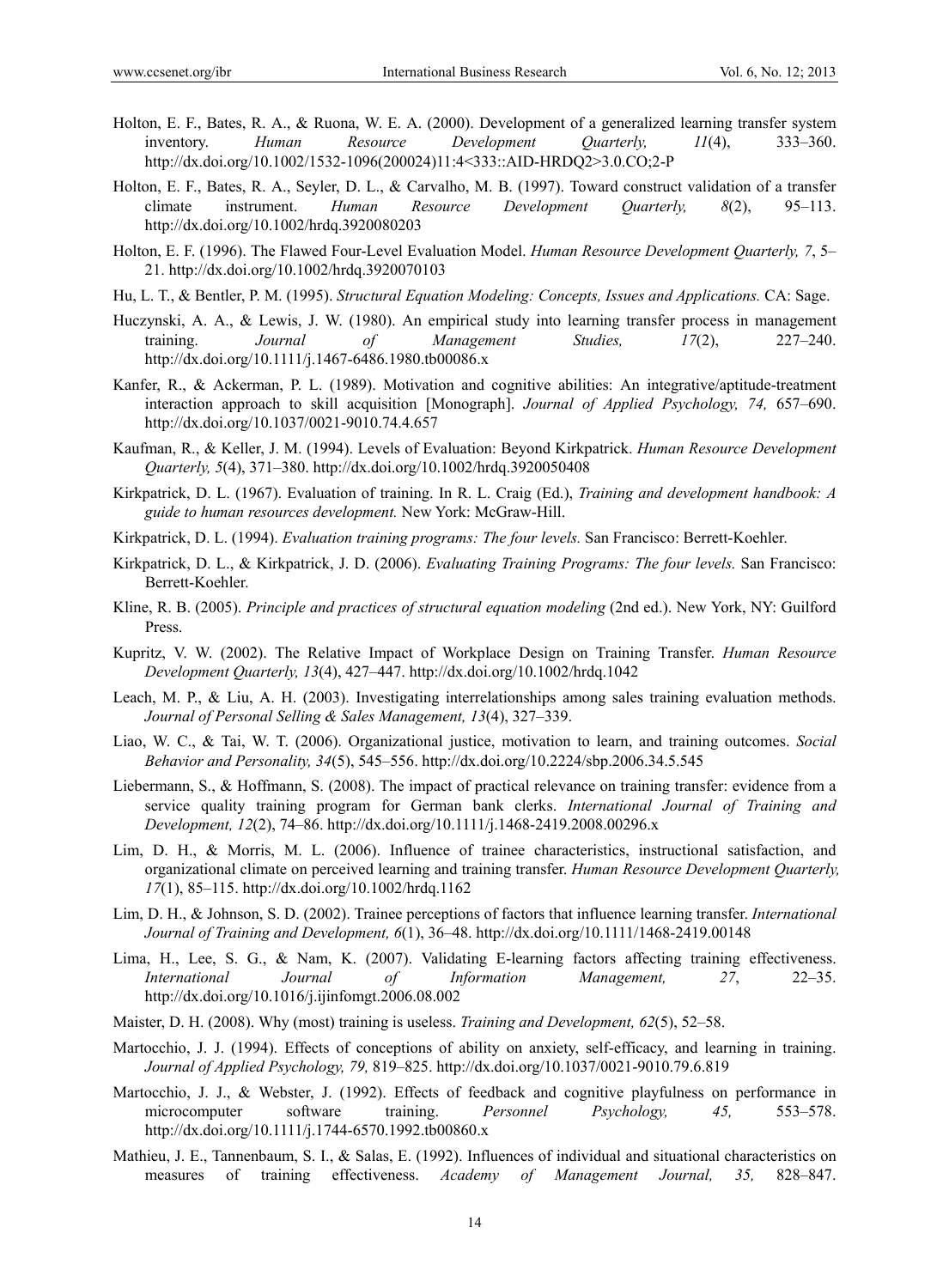http://dx.doi.org/10.2307/256317

Moorhead, G., & Griffin, M. (1992). *Organizational Behavior*. Boston: Houghton Mifflin.

- Morgan, R. B., & Casper, W. J. (2000). Examining the factor structure of participant reactions to training: a multidimensional approach. *Human Resource Development Quarterly, 11*(3), 301–317. http://dx.doi.org/10.1002/1532-1096(200023)11:3<301::AID-HRDQ7>3.0.CO;2-P
- Nijman, D., Nijhof, W., Wognum, A., & Veldkamp, B. (2006). Exploring differential effects of supervisor support on transfer of training. *Journal of European Industrial Training, 30*(7), 529–549. http://dx.doi.org/10.1108/03090590610704394
- Noe, R. A. (1986). Trainees' attributes and attitudes: Neglected influences on training effectiveness. *Academy of Management Review, 11,* 736–749. http://dx.doi.org/10.5465/AMR.1986.4283922
- Phillips, P. P., & Phillips, J. J. (2002). Symposium on the Evaluation of Training: Editorial. *International Journal of Training and Development, 5*(4), 240–247. http://dx.doi.org/10.1111/1468-2419.00136
- Preskill, H. (1997). HRD Evaluation as the Catalyst for Organizational Learning. In Holton, E. F. III (Ed.), *Proceedings of the Academy of Human Resource Development.* Baton Rouge, LA: AHRD.
- Quinones, M. A. (1995). Pretraining context effects: Training assignment as feedback. *Journal of Applied Psychology, 80*(2), 226–238. http://dx.doi.org/10.1037/0021-9010.80.2.226
- Quinones, M. A., Ford, J. K., Sego, D. J., & Smith, E. M. (1995). The effects of individual and transfer environment characteristics on the opportunity to perform trained tasks. *Training Research Journal, 1,* 29– 48.
- Randel, J. M., Main, R. E., Seymour, G. E., & Morris, B. A. (1992). Relation of study factors to performance in Navy technical school. *Military Psychology, 4,* 75–87. http://dx.doi.org/10.1207/s15327876mp0402\_2
- Richman-Hirsch, W. (2001). Posttraining interventions to enhance transfer: the moderating effects of work environments. *Human Resource Development Quarterly, 12*(2), 105–120. http://dx.doi.org/10.1002/hrdq.2.abs
- Russ-Eft, D. (2002). A typology of training design and work environment factors affecting workplace learning and transfer. *Human Resource Development Review, 1*(1), 45–65. http://dx.doi.org/10.1177/1534484302011003
- Ryman, D. H., & Biersner, R. J. (1975). Attitudes predictive of diving success. *Personnel Psychology, 28,* 181– 188. http://dx.doi.org/10.1111/j.1744-6570.1975.tb01379.x
- Saks, A. M. (1995). Longitudinal field investigation of the moderating and mediating effects of self-efficacy on the relationship between training and newcomer adjustment. *Journal of Applied Psychology, 80*(2), 211–225. http://dx.doi.org/10.1037/0021-9010.80.2.211
- Salas, E., & Cannon-Bowers, J. A. (2001). The science of training: a decade of progress. *Annual Review of Psychology, 52,* 471–499. http://dx.doi.org/10.1146/annurev.psych.52.1.471
- Simmering, M. J., & Posey, C. (2009). Computer self-efficacy and motivation to learn in a self-directed online course. *Decision Sciences Journal of Innovative Education, 7*(1), 99–121. http://dx.doi.org/10.1111/j.1540-4609.2008.00207.x
- Smith-Jentsch, K. I. A., Salas, E., & Brannick, M. T. (2001). To transfer or not to transfer? Investigating the combined efforts of trainee characteristics, team leader support, and team climate. *Journal of Applied Psychology, 86,* 279–292. http://dx.doi.org/10.1037/0021-9010.86.2.279
- Stajkovic, A. D., & Luthans, F. (1998). Self-efficacy and work-related performance: A meta-analysis. *Psychological Bulletin, 124,* 240–261. http://dx.doi.org/10.1037/0033-2909.124.2.240
- Swanson, R. A., & Holton, E. F. (1999). *Results: How to Assess Performance, Learning, and Perceptions in Organizations*. San Francisco, SF: Berrett-Koehler.
- Tan, J. A., Hall, R. J., & Boyve, C. (2003). The role of employee reactions in predicting training effectiveness. outcomes. *Human Resource Development Quarterly, 14*(4), 397–411. http://dx.doi.org/10.1002/hrdq.1076
- Tannenbaum, S. I., & Yukl, G. (1992). Training and development in work organizations. *Annual Review of Psychology, 43,* 399–441. http://dx.doi.org/10.1146/annurev.ps.43.020192.002151
- Taylor, P. (1992). Training directors' perceptions about the successful implementation of supervisory training.